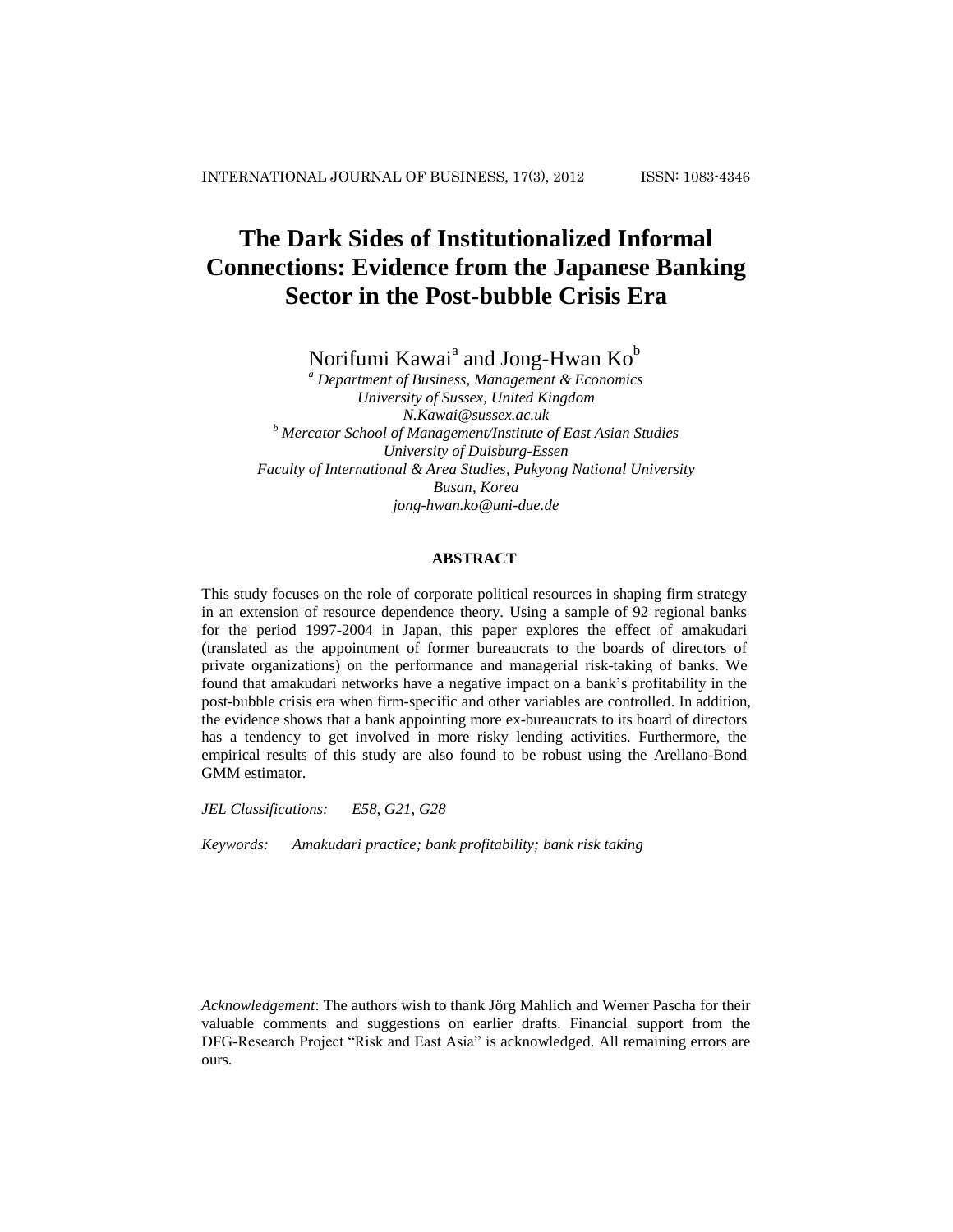## **I. INTRODUCTION**

Appointing former government officials to the board of directors of a private enterprise has attracted considerable attention from strategic management scholars and business leaders (Hillman, 2005; Hillman et al., 1999; Lester et al., 2008). According to the literature, firms often have incentives to accumulate corporate political ties with the government since the government shapes domestic market rules that affect firms' business activities and their market performance (Hillman, 2003; Schuler, 1996). There are those who argue that having former government officials on the board of directors is a means to create and develop corporate political strategies (e.g., Hillman, 2005). Schuler (1996) argues that cultivating inter-organizational linkages between a firm and the government is a source of firm-specific competitive advantage to buffer the firm against environmental uncertainties such as intense international and domestic competition. Along with the resource-based view of the firm (Dyer and Singh, 1998), management scholars have acknowledged that the access to public decision-makers cannot always be imitated by competitors (Hillman et al., 1999). Corporate political strategies play a crucial role in strengthening a firm's own resource position and capabilities to outperform rivals. One of the most widely cited motives for the acceptance of former top civil servants as board directors is the establishment of political access to gain desired strategic information on public policy issues, which in turn enables firms to prosper and minimize the chances of bankruptcy (Hillman, 2005; Lester et al., 2008).

A substantial body of empirical studies have directed their focus on the relevance of former government officials on the board to the behavior of firms, in particular the survival time of former government officials as outside directors (Lester et al. 2008), firm performance (Hillman, 2005; Moerke, 2005; van Rixtel, 2002; van Rixtel and Hassink, 2002; Yamori, 1998) and risk-taking behavior (Horiuchi and Shimizu, 2001). An empirical consensus on the positive impact of board interlocks in the state-business interplay on firm performance in the United States can be seen in resource dependence theory (Pfeffer and Salancik, 1978). For example, Hillman (2005) found out that the number of politicians on a board is positively related to adjusted market capitalization and adjusted market to book, especially in regulated industries. Similarly, using a sample of 605 German firms in 2006, Niessen and Ruenzi's (2010) study discovered that politically connected firms achieve higher stock market returns compared to politically unconnected firms.

However, in the Japanese context, the previous literature has revealed ambivalent results in terms of the impact on a firm's profit maximization (e.g., Horiuchi and Shimizu, 2001; Suzuki, 2001; van Rixtel, 2002; van Rixtel and Hassink, 2002; Yamori, 1998) of board participation by ex-bureaucrats either from the Ministry of Finance (MOF) or from the Bank of Japan (BOJ). The inflow of officials from regulatory authorities onto corporate boards could be valuable to private corporations with poor management as they could seek regulatory support at the expense of high salary (van Rixtel and Hassink, 2002). For troubled banks, the cultivation of board interlocks in the state-business relationship would serve as an informal institution-specific advantage not only to arrange mergers and acquisitions (e.g., Aoki, Patrick and Sheard, 1994) but also to maneuver ministerial staff to interpret the rules in favor of their business activities and opportunities (van Rixtel and Hassink, 2002). In a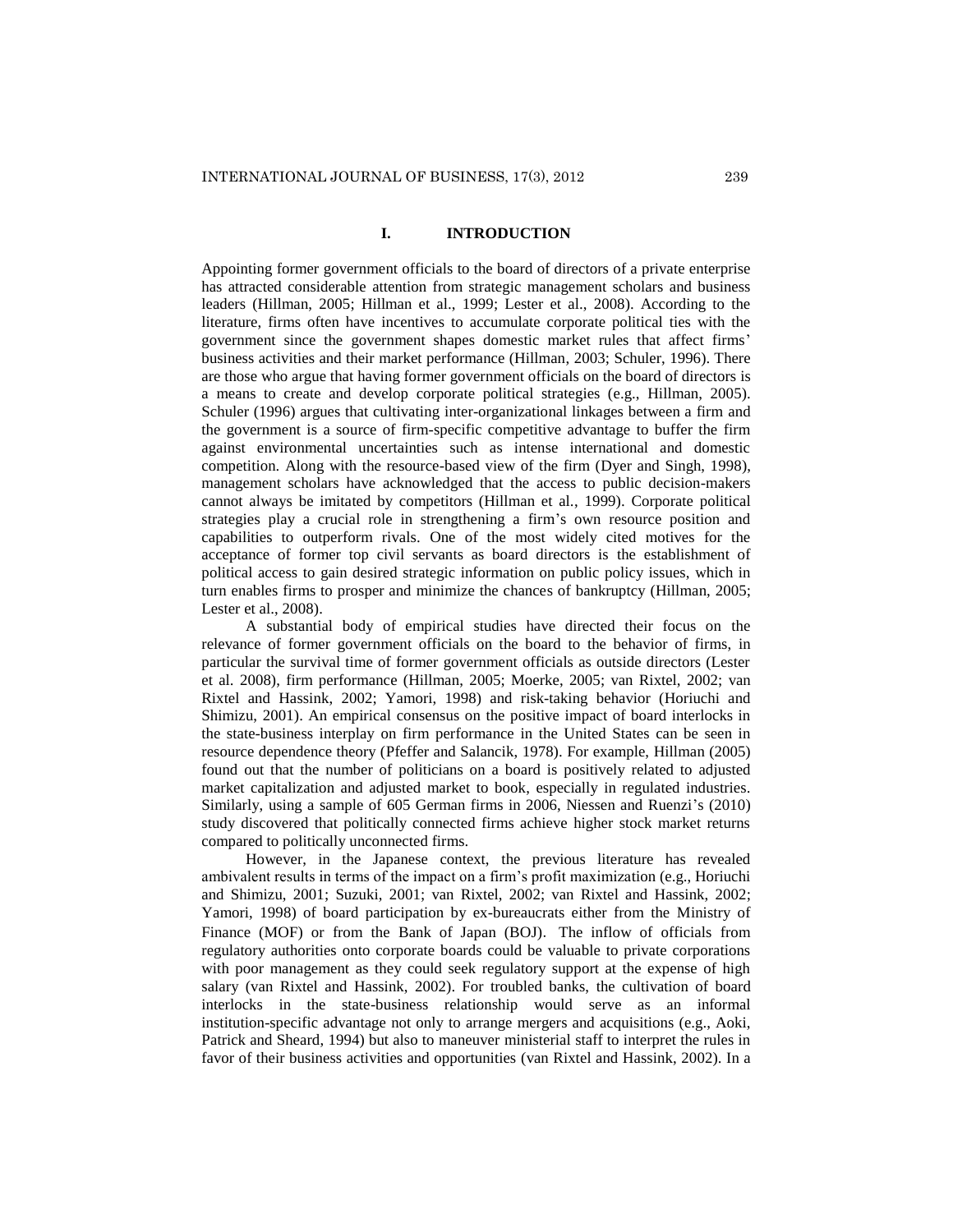similar vein, van Rixtel (2002) also argues that an amakudari bank can maximize its own economic rents by manipulating established relationships with monetary regulators to its competitive advantage.

The key research focus of this paper is to reassess (1) how assigning high-ranking retiring bureaucrats to boards of directors affects bank profitability and (2) whether banks with more government officials as directors are more involved in risky lending activities than those with fewer directors in Japanese banking industry in the post-bubble period, particularly between 1997 and 2004. This period has been judged as essential to understand the institutional context of amakudari and the decline of the organizational power of monetary bureaucrats (Hoshi and Ito, 2004). Despite the importance of this period, none of the previous studies have investigated how the practice of amakudari affects the performance of banks. This study attempts to provide a deeper understanding of the utility of amakudari for firm performance in an extension of resource dependency theory (Pfeffer and Salancik, 1978). We use the Japanese financial sector as an empirical test because the amakudari phenomenon takes place between the financial authorities (i.e., the MOF and the BOJ) and business in particular (Colignon and Usui, 2003; Schaede, 1995), and these monetary regulators have much stronger policy coordination responsibilities, as compared to other government ministries (Colignon and Usui, 2001, p. 875). As van Rixtel and Hassink (2002) showed, performance measures include the development of profitability and the level of risk-lending behavior in our study.

This paper is organized as follows: The next section of this paper presents the theoretical tenets of the resource dependence tradition and the institutionalized nature of amakudari networks in Japan. Section III develops hypotheses based on the resource dependence tradition and the existing literature. Section IV presents data collection, measures, and estimation method. Section V demonstrates the empirical results regarding the impact of the value of the amakudari practice and informal regulation on bank strategy and performance in the case of the Japanese financial sector in the post-bubble crisis period. The final section presents a discussion of empirical results and offers suggestions for future research.

#### **II. THEORETICAL FOUNDATIONS**

#### **A. Resource Dependence Theory**

The resource dependence perspective pioneered by Pfeffer and Salancik (1978) attaches importance to the creation of external organizational networks and the assignment of board members. According to resource dependence theory, the board of directors has been regarded as 'provision of resource function', which indicates that the skills, social connections and past experience possessed by board members have various effects on an organization's strategic decisions and its performance (Wernerfelt, 1984). In particular, management scholars argue that governments play a decisive role in influencing the behavior and strategy of firms (Hillman, 2003; Hillman et al., 1999; Lester et al., 2008) because of high transaction costs arising from uncertainty in government-industry relationships (Hillman et al., 1999). For example, Lester et al. (2008, p. 1000) emphasize that "nearly every aspect of business is shaped by government regulation, which can significantly modify firms' opportunity sets".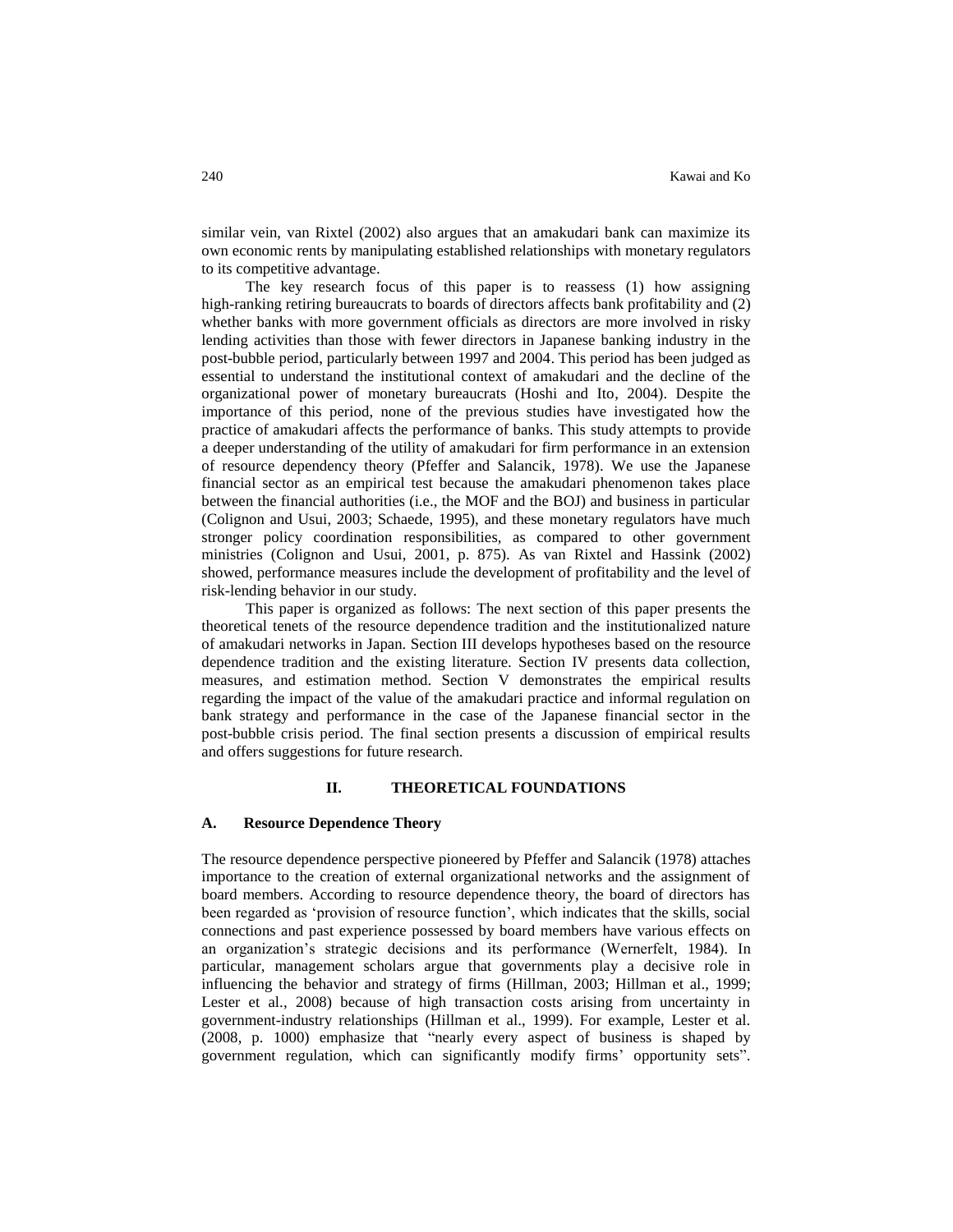Similarly, Hillman (2005, p. 464) regards government as "a critical source of external interdependency and uncertainty for business".

According to Hillman and her colleagues (1999, p. 70), firms having former politicians on their boards could reinforce their competitiveness to overcome emerging competition through (1) useful access to or influence with policy-makers that is unavailable to rivals, (2) information not available to rivals, (3) special tax benefits, and (4) the awarding of government contracts. Similarly, Hillman (2005) and Lester et al. (2008) argue that firms having former government officials as directors can benefit from four factors: (1) technical advice, (2) special access to information regarding current policy issues, (3) political control and power over competitive environments facing the firm, and (4) legitimacy and reputation. Therefore, it is not surprising that organizations strive to create interdependencies with the government in an attempt to accommodate unexpected changes in institutional conditions through having former government officials on the board. Advocates of resource dependence theory have emphasized that board interlocks are thought of as a strategic political instrument for the firm in co-evolving with the government.

Theoretically, the resource dependence tradition has a variety of aspects in common with transaction cost economics (Williamson 1985), institutional theory (North, 1990) and social network theory (Granovetter, 1985; Uzzi, 1996). As explained by transaction cost logic, the resource dependence view of the firm also considers that a firm will continue to regularly control its transactional efficiency and adapt its business structure to changing environmental pressures through creating external linkages (Hillman et al., 1999). Network relations between a firm and the government thus lead to a reduction in uncertainties, low transaction costs and an increase in legitimacy and goodwill since the close business-government interplay will aid the firm in gathering more information on public policymaking. Both advocates of an institution-based view of business strategy (Peng, 2002; Peng and Heath, 1996) as well as social network theorists (Granovetter, 1985; Uzzi, 1996) lend credence to the value of social connections with other organizations based on personal trust and reciprocity since various types of regulations made by governmental entities could have direct effects on the competitive positions of firms.

## **B. Former Bureaucrats as Board Directors (Amakudari) in Japan's Banking Sector**

In the Japanese context, amakudari (translated as 'descent from heaven') is a specific term referring to the phenomenon of appointing high-ranking retiring bureaucrats to the boards of directors of private corporations. The role of the amakudari practice in shaping public policy and the competitive positions of firms has been a central issue of the Japanese corporate governance system (e.g., Aoki, 1988; Colignon and Usui, 2003; Usui and Colignon, 1995; van Rixtel, 2002). Amakudari has been recognized as being at the heart of Japan's state-led policy coordination system and as a system of informal regulation (Colignon and Usui, 2001). Scholars of the Japanese economy highlight that board interlocks in the state-industry interplay contribute to merging policy interests between government and industry together so as to achieve successful economic performance (e.g., Schaede, 1995). As is well known, amakudari, from the government perspective, has been widely understood as a monitoring and advisory mechanism to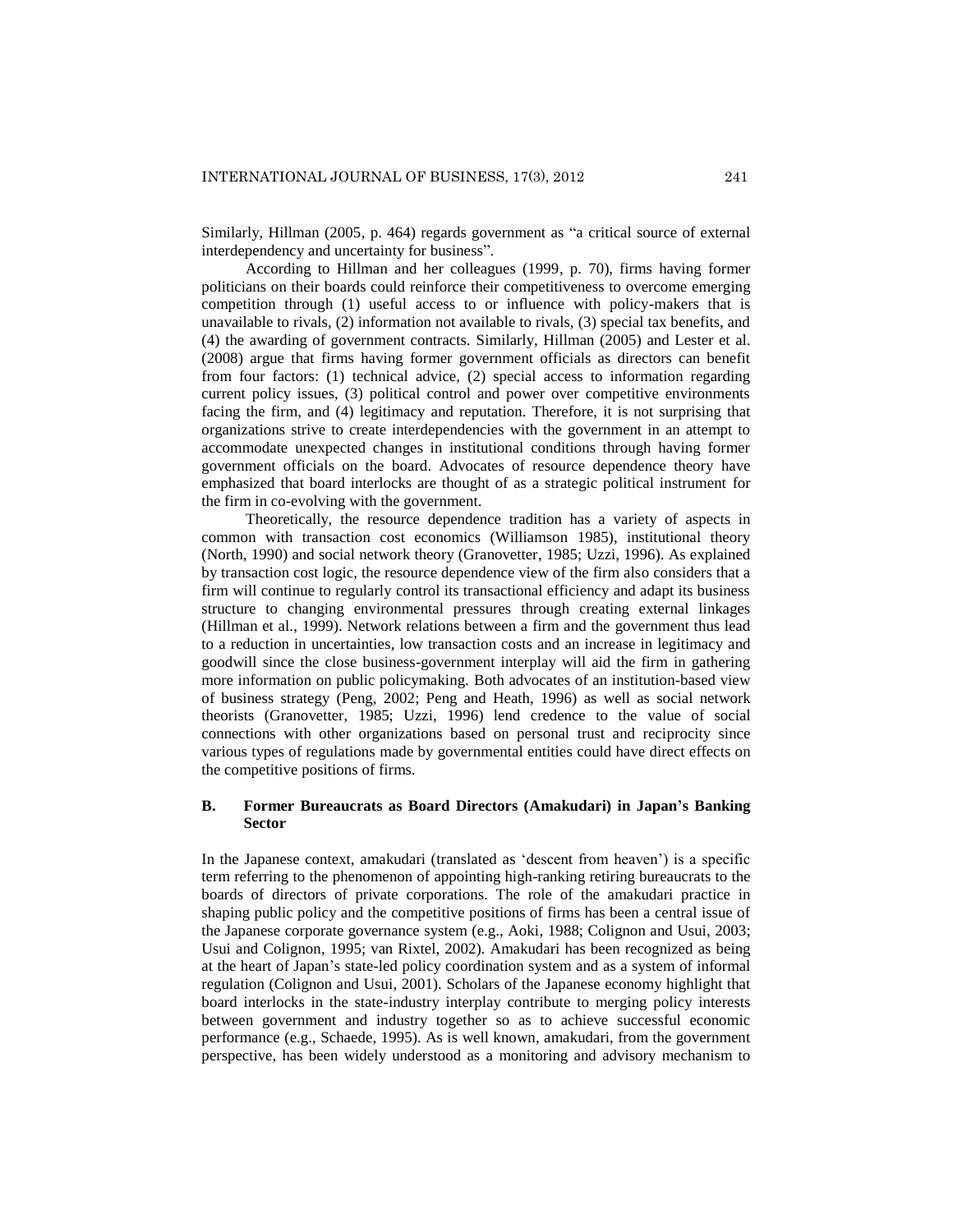ensure firms' cooperative behavior in accordance with administrative guidance (gyōsei shidō) formulated and implemented by the Japanese bureaucracy (Colignon and Usui, 2003; van Rixtel, 2002; van Rixtel and Hassink, 2002). Amakudari is also believed to be an incentive mechanism for the government since this informal institutional arrangement helps high-ranking bureaucrats secure their positions in the private industry after they leave government service (Rhyu, 2008).

In Japan, bureaucrats traditionally play a prominent role in controlling and policing business (e.g., Aoki, 1988; Hanazaki and Horiuchi, 2006; van Rixtel, 2002; van Rixtel and Hassink, 2002). The state bureaucracy was typically assumed to have played a key role in realizing Japan's economic miracle in the 70s and 80s (Johnson, 1982). Usui and Colignon (1995, pp. 684-685) identified several grounds for the powerful role of the Japanese monetary bureaucracy in particular. First, legislation is written and enforced by bureaucrats. Second, vice ministers are influential in shaping public policy due to their superior knowledge and rich administrative experience. Third, private enterprises' interests are aligned to ministries' interests because ministries are endowed with the power to enforce administrative guidance. Fourth, ministries have strong policy decision-making power over government finance agencies such as the Bank of Japan and the Japan Development Bank. Schaede (1995, pp. 297-298) also argues that firms gain benefits from expanding interorganizational ties with bureaucrats in Japan because of bureaucrats' extensive, influential and resourceful business, political and social relations.

Given a convoy-style regulation system (Aoki et al., 1994), Japanese banks were often confronted with informal regulation and supervision by the MOF because of the so-called carrot-and-stick principle, which stipulates that political leverage tends to be more concentrated in the regulators (e.g., the MOF; van Rixtel, 2002). For example, the MOF exercises "the power to reward benevolence and punish non-cooperative behavior" (Moerke, 2005, p. 64) through administrative guidance. Banks are often subject to the MOF's and the BOJ's discrete interpretation of regulations (Schaede, 1995). In response to this informal nature of regulation, private financial institutions have more incentives to recruit ex-bureaucrats into top-ranking positions and as a result are more capable of gathering informal information in a web of social exchange networks. Calder (1989, p. 395) emphasizes the importance of obtaining strategic information on state intervention and regulatory change through cultivating and capitalizing on informal ties with the regulators because "economically strategic information is much more frequently unavailable from public sources in Japan than in Europe and the U.S.". According to Amyx (2001), constant communication with the MOF enables banks to create more predictable financial regulatory environments. In sum, amakudari serves as a substitute for a rule-based system of governance. In the next section, we will develop hypotheses based on previous literature and theories.

# **III. CONCEPTUAL FRAMEWORK AND HYPOTHESES**

#### **A. Former Bureaucrats on Boards of Directors and Profitability**

Scholars of management argue that the appointment of former government officials to boards of directors in a private enterprise facilitates its access to complementary assets (e.g., information on informal market knowledge and regulatory changes) (Hillman,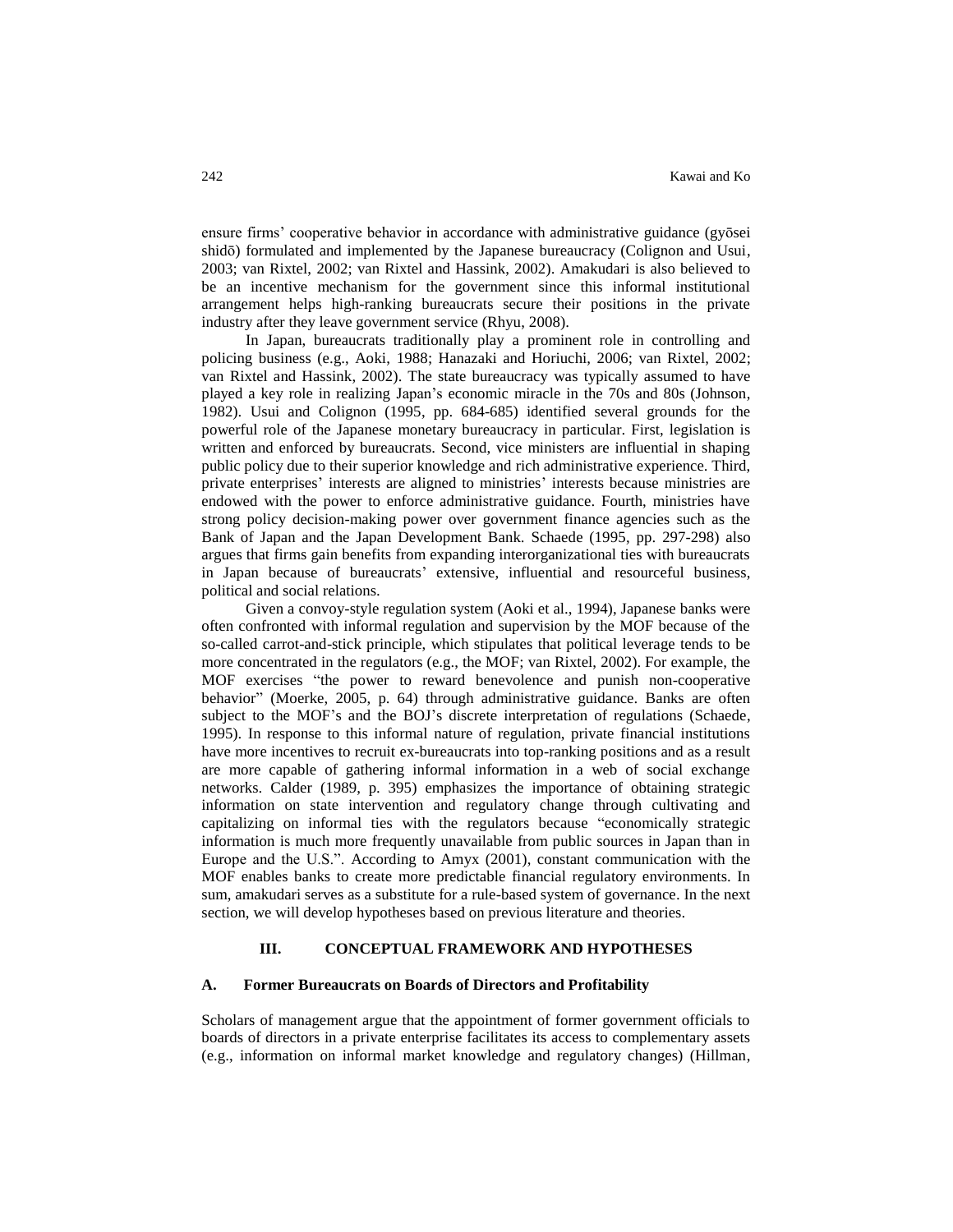2005; Lester et al., 2008). Blumenthal (1985) supports the view that connections with the state bureaucracy are valuable because firms would gain benefits from amakudari bureaucrats with high technical and administrative abilities and experience. Personal ties also support an informal policy network allowing information to be shared between the state and business while facilitating conflict resolution and consensus building on issues of industrial policy (Usui and Colignon, 1995, p. 683). Such information policy networks engender a situation whereby firms that listen and respond to the ministries' signals are thus favored by the ministries, receiving "easy access to capital, tax breaks, and approval of plans to import foreign technology or establish joint ventures" (Usui and Colignon, 1995, pp. 688-689).

Empirically, in a study of Japanese banks in two different periods, (77 banks in 1977-1993 and 74 banks in 1981-1993), van Rixtel and Hassink (2002) identified that the widespread movement of former bureaucrats onto the boards of banks plays a crucial role in improving bank performance and consolidating banking operations. These results show that amakudari is characterized as "an instrument of prudential policy (ex-post monitoring)" (van Rixtel and Hassink, 2002, p. 25). In Moerke's (2005) study, the Cobb-Douglas function was adopted in investigating the relevance of strengthening the amakudari network for sales, measured as firm performance, over two time spans (bubble period: 1985-1991; crisis period: 1992-1998). Moerke noted that inter-organizational linkages with former bureaucrats are positively associated with sales in both periods. These results justify the resource dependence perspective that the appointment of retired bureaucrats to the board of directors promotes access to complementary resources and thus provides the firm with more bargaining power with the MOF and the BOJ bureaucrats. We can, thus, hypothesize as follows:

## **Hypothesis 1a:** *The appointment of former monetary bureaucrats on the board of directors has a positive impact on bank profitability, all other things being equal.*

In contrast, there have also been some discussions that discredit the positive effect of former bureaucrats being on a firm's board of directors. For example, previous literature emphasizes that regulatory bodies take advantage of the amakudari network as an incentive for enhancing their economic rents (Hanazaki and Horiuchi, 2006). In an analysis of amakudari in the case of the Ministry of Post and Telecommunications (MPT) and Nippon Telephone and Telegraph (NTT), Nakano (1998, pp. 113-115) concluded that firm performance may be disturbed by the practice of amakudari because of (1) limited competition in the telecommunication industry and (2) discouragement to sustaining the work ethic, motivations and corporate loyalty of employees. In addition, the incompetence of former bureaucrats on the board of directors in the private sector is emphasized (Suzuki, 2001).

Based on a review of performance by four different types of presidents (founder, second generation, insider and amakudari) for the period 1973-1980, Blumenthal (1985) found that the worst performance was shown by the amakudari president. According to his study, this was rooted in three major factors: (1) the President's poor acquaintance with staff, (2) his lack of success in obtaining employees' cooperation and (3) his lack of flexibility in implementing innovative measures in difficult times. Using GMM estimation, Horiuchi and Shimizu (2001) found that amakudari, a form of collusion between regulators, taxpayers and banks, is likely to destroy the validity of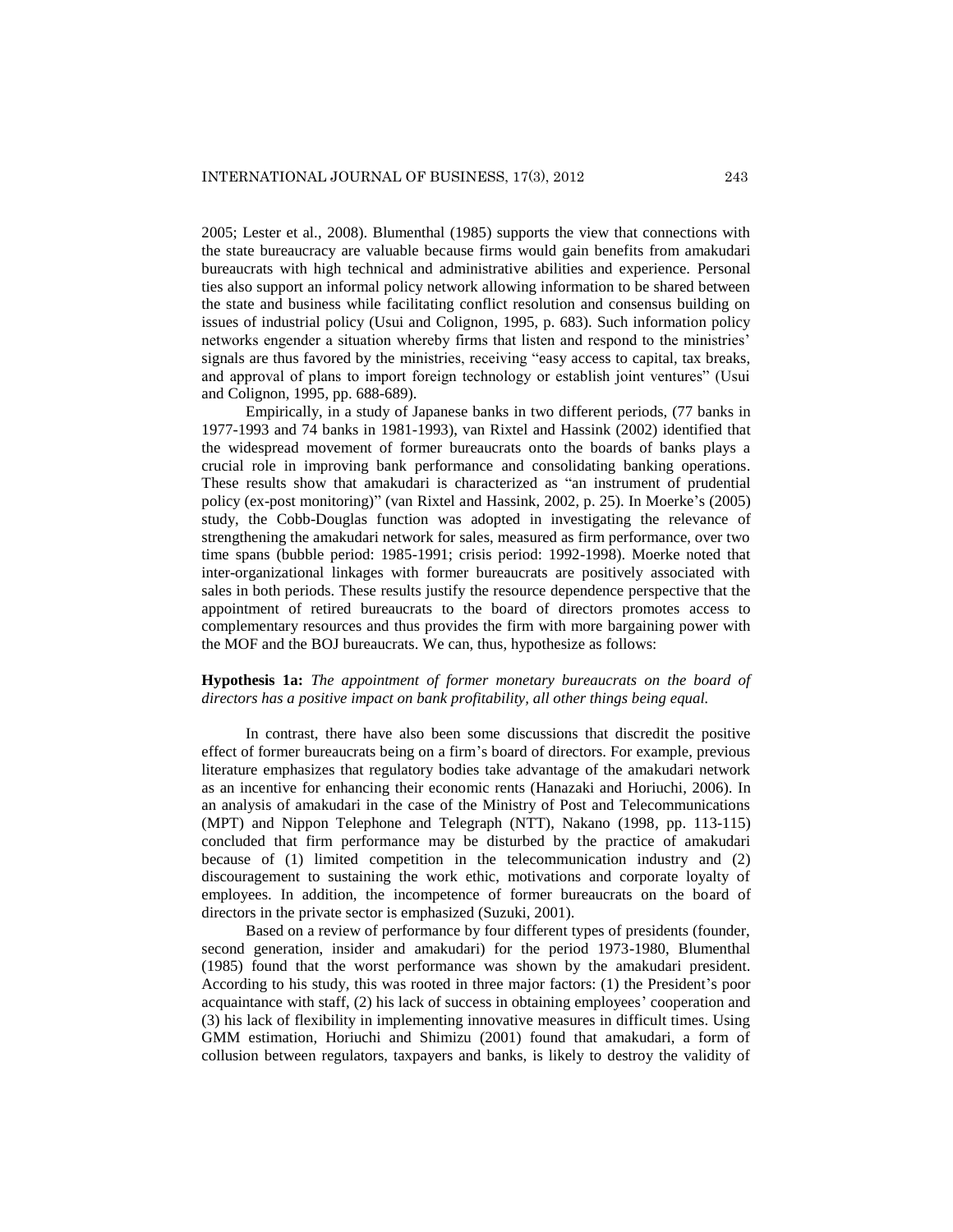the safety net and thus has a distorting effect on the bank's performance. In a survey of 82 regional and second-tier regional banks for the period 1992-1999, Suzuki (2001) also verified that former bureaucrats on the board of directors seriously hamper bank performance. According to Suzuki (2001), the main reason for this result is that amakudari banks are less flexible in responding to social censure and changes in rules and laws as compared with non-amakudari banks. Similarly, Yamori (1998), who emphasizes expense-preference behaviors in 443 Japanese mutual banks at the end of 1993, demonstrates that amakudari does not act as a guard over corporate governance of Japanese financial institutions. Rather, the amakudari practice could bear significant costs. Yamori (1998, p. 386) argues that board interlocks in the state-business relationship turn out to be an incentive to "indulge in excessive expenditures". We can, thus, hypothesize as follows:

**Hypothesis 1b:** *The appointment of former monetary bureaucrats to boards of directors has a negative impact on bank profitability, all other things being equal.*

#### **B. Former Bureaucrats on the Board of Directors and Risky Lending Behavior**

As compared to research on the effect of former government officials on firm performance, there exists a limited body of literature on the link between the appointment of former bureaucrats to the boards of directors and banks' risk-taking behavior. Management scholars argue that government-to-business relationships could facilitate private corporations' risk-taking behavior (Konishi and Yasuda, 2004; van Rixtel, 2002). One possible reason for this negative linkage is that banks with ex-bureaucrats on their boards of directors may have less strict monitoring control by the MOF and the BOJ than those without (Konishi and Yasuda, 2004). Van Rixtel and Hassink (2002, p. 3) support this view that amakudari bureaucrats are capable of influencing the regulators to "bend the rules" and induce amakudari banks to seek more risks to increase profits. In other words, it is possible to assume that banks with a high representation of former monetary regulators on the board could take advantage of their corporate political resources to evade regulation that is detrimental to their business activities. In particular, troubled banks purchase regulatory forbearance from the MOF or the BOJ at the expense of the acceptance of retiring high-ranking bureaucrats into the top executive positions, thus investing in business activities with high returns and high risks (van Rixtel, 2002; van Rixtel and Hassink, 2002).

Empirically, evidence presented by van Rixtel and Hassink lends support for the argument that amakudari urges banks to lend money to risky industries such as the real estate sector and the non-bank financial sector. Based on a dataset of 184 amakudari bureaucrats at 125 regional banks for the period 1977-1992, Horiuchi and Shimizu (2001), who emphasize principal-agency logic, estimated that a higher number of amakudari bureaucrats from the MOF was linked to higher non-performing loan ratio, suggesting that amakudari tends to expand risky lending practices. We can, thus, hypothesize as follows:

**Hypothesis 2:** *Former monetary bureaucrats on boards of directors are linked to an increase in risky lending activities, all other things being equal.*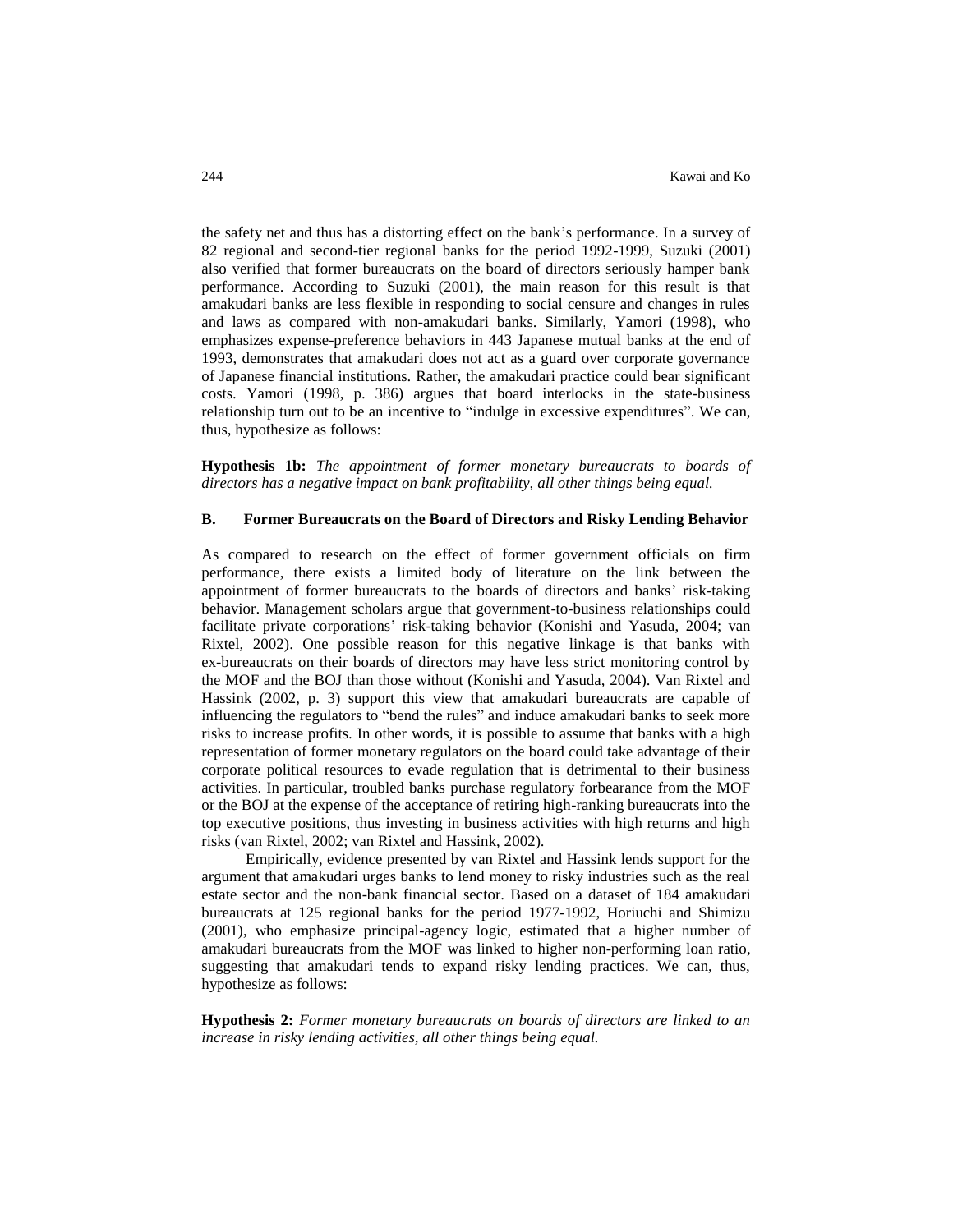## **IV. METHODOLOGY**

#### **A. Data Collection**

The data used for this study were collected from the annual reports of "*Ginkō eno Amakudari Jittai Chōsa*" (An investigation of the movement of amakudari officials into the boards at Japanese private banks) by Teikoku Data Bank. Our sample consists of 92 regional banks for the period 1997-2004. This time span should be considered important because various key institutional changes took place in the Japanese financial industry.

First, this period witnessed the creation of new formal institutions, which may have weakened the informal state-business relationship and the power of financial bureaucrats. For example, the National Public Service Ethics Act of 1999 was introduced to restrain the practice of amakudari after many scandals involving amakudari during the 1990s (Hoshi and Ito, 2004). The government set up the Financial Supervisory Agency (FSA) as a new regulator independent from the MOF and the BOJ and instituted Prompt Corrective Action (PCA) rules to ensure the transparency and accountability of financial regulators in terms of banking supervision and inspection. Shimizu (2006) argues that the creation of the FSA was effective in preventing banks from concealing their real amount of non-performing loans and in enhancing economic efficiency by forcing troubled banks to leave the financial market.

Second, strict state intervention in the rehabilitation of the Japanese financial industry was observed during the post-bubble crisis period. One example is that the Financial Reconstruction Commission (FRC) was successful in nationalizing the Long-Term Credit Bank of Japan (LTCB) and closing five insolvent regional banks in 1999 (Hoshi and Ito, 2004). Due to public pressure on improving bank management, the government also continued to inject public funds to recapitalize banks with a large amount of non-performing loans under the Financial Revitalization Act and increased the total size of the Financial Revitalization Plan to 60 trillion yen (Montgomery and Shimizutani, 2009).

Third, the Japanese government implemented a series of policy measures in order to deregulate the Japanese financial market effectively. These are Hashimoto's 'Big Bang' financial reform plan, the passing of the Financial System Reform Law, and the abolition of controls on foreign exchange transactions and fixed share-trading commissions, and government stipulated uniform insurance premiums (Paprzyncki and Fukao, 2008, p. 151). The financial deregulation measures in response to global market pressures may have led to the end of the convoy-style regulation system and thus encourage foreign institutional investors to play a key role in reshaping the structure of the Japanese financial industry (Yafeh, 2000). As a matter of fact, the proportion of FDI accounted for in the financial sector jumped from no more than 5 per cent in the mid-1990s to 41 per cent between 1997 and 2004 (Paprzyncki and Fukao, 2008, p. 152).

Lastly, one cannot afford to ignore that this period also witnessed how increasing liberalization and deregulation of financial markets intensified competition not merely from abroad but also from non-financial rivalries in Japan. For example, Akiyoshi (2002) emphasizes that technological innovation and the slow recovery of private financial institutions from the accumulation of non-performing loans have made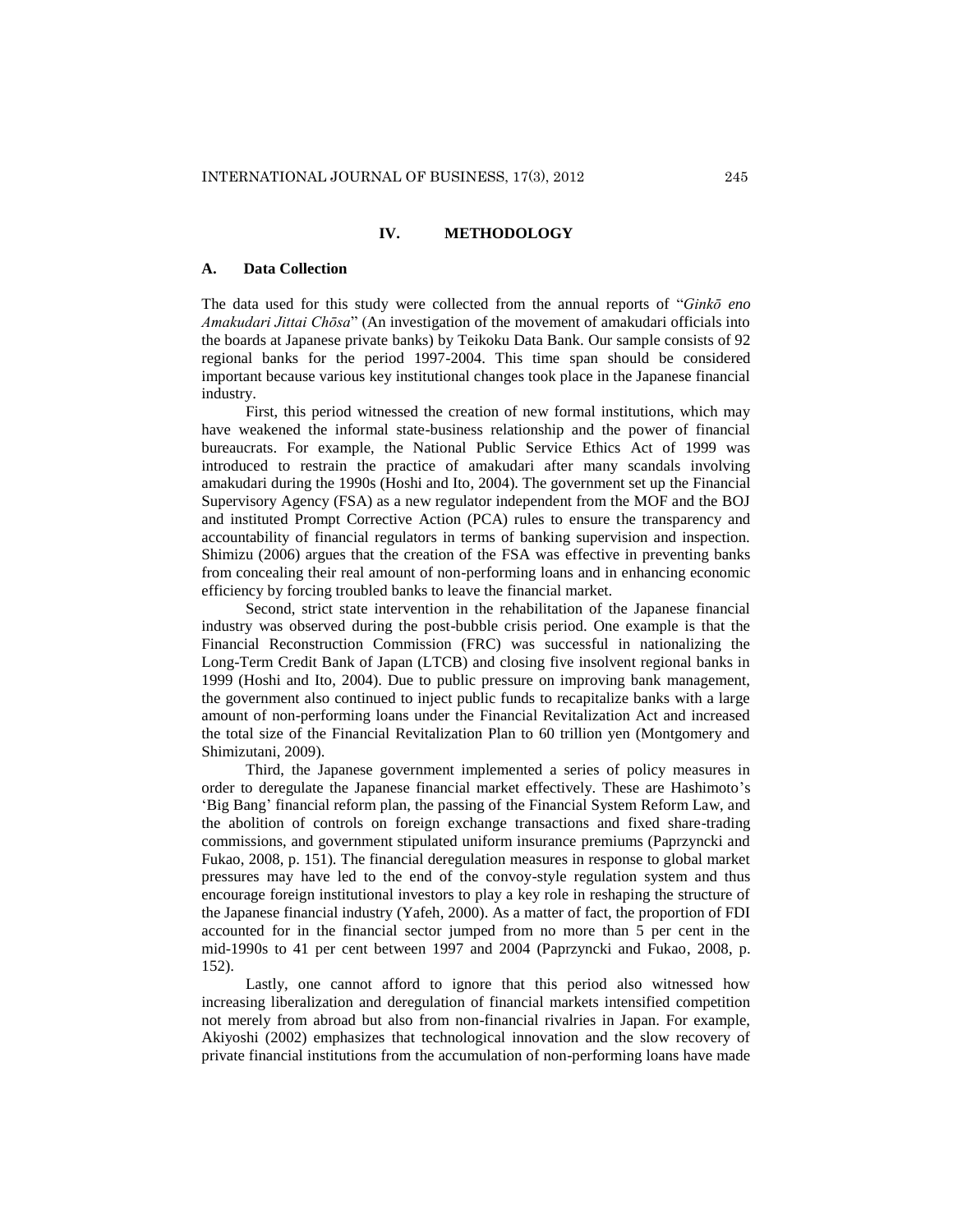it possible for non-financial firms to enter into the banking sector (e.g., Itō-Yōkadō's entry into settlement services for the retailing sector and Sony in Internet banking to the public). Accordingly, these institutional changes indicate that the policy of regulatory forbearance arguably came to an end.

The primary reason for choosing regional banks is that amakudari in the financial sector has been especially concentrated in these banks. According to Teikoku Databank, as of the fiscal year 2002, the total number of amakudari board members amounted to 111. Of 111, 54 sought out post-retirement positions in first-tier regional banks, while 57 were in second-tier regional banks. According to Teikoku Data Bank (2003), none of the major banks (e.g., the Bank of Tokyo-Mitsubishi UFJ, Mitsui Sumitomo Banking Corporation, and Mizuho Corporate Bank) recruited amakudari officials for top executive positions. Mega banks might have no need for heavy reliance on retiring bureaucrats because they have already accumulated human capital with technical expertise and experience and have strengthened the scope of their internationalization. A growing trend is that the organizational behavior of Japanese mega banks is more structured and influenced by international financial regulation that aims to strengthen corporate governance (e.g., the Basel II Framework). Following Calder's (1989, pp. 395-396) 'equalization' argument, two possible grounds can be cited for little or no reliance by major banks on the internal dynamics of the regulators: (1) major banks care about maintaining autonomy from state regulatory control and (2) major banks have an independent capacity for collecting economically strategic information.

#### **B. Measures**

#### **I. Dependent variables**

Building on past work (e.g., van Rixtel, 2002; van Rixtel and Hassink, 2002), we use return on equity (ROE) and a BIS or MOF capital-adequacy ratio (CAPITAL) as performance indicators. A ratio of loans provable in bankruptcy in total asset (RISK) as a risk-taking index is calculated. Data are collected from Tōyō Keizai Shinpōsha's *Kaisha Zaimu Karute* (2007).

#### **2. Explanatory variables**

*Amakudari practice*: We use a ratio of *amakudari* executives in total board members (AMARAT) in a given bank. The data is compiled from Teikoku Data Bank's "*Ginkō eno Amakudari Jittai Chōsa*" in various issues. As has been hypothesized, the expected sign of AMARAT is positive in the development of bank performance.

## **3. Control variables**

Our analysis used various controls. *Bank size*: In an extension of the resource-based view of the firm, the smaller a bank is the less responsive the bank is to external shocks that arise from market imperfections. Bank size is considered as the scale of bargaining power. There are various ways of measuring firm size, but in our study, total asset (SIZE) is utilized as a proxy for bank size. The data for this variable are collected from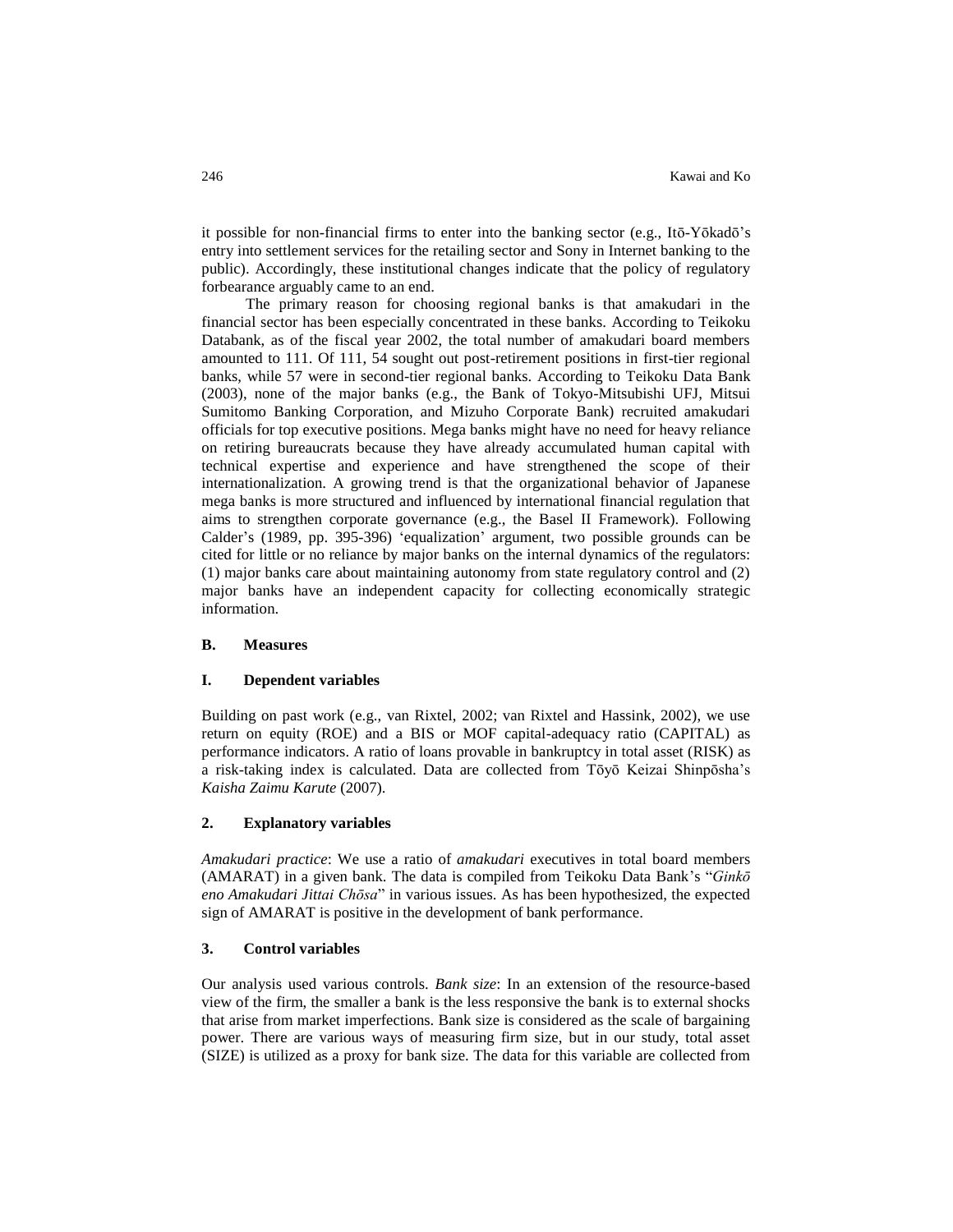Tōyō Keizai Shinpōsha's *Kaisha Zaimu Karute* (2007). *Bank age*: This study predicts that bank age (AGE) has a positive effect on the development of bank performance since older banks can more effectively exploit intangible assets such as experience-based knowledge and have greater learning capabilities in comparison with newly established companies. The bank age variable is measured by the length of years from the establishment to a given year. The expected sign of bank age is not clearly determined. The data for this variable are gathered from Tōyō Keizai Shinpōsha's *Kaisha Zaimu Karute* (2007). *Asset growth*: Asset growth is included in the regression models. Following Horiuchi and Shimizu (2001), asset growth (GAS) is measured by percent change in assets. Data are collected from Tōyō Keizai Shinpōsha's *Kaisha Zaimu Karute* (2007). *Foreign ownership*: As in previous studies (Miyajima and Kuroki, 2008), foreign ownership (FOREIGN) is measured by the percentage of shares held by foreign institutional investors. The data for this variable are compiled from annual editions of Tōyō Keizai Shinpōsha's *Kaisha Shikihō* (1996-2003). *Recapitalization value*: Recapitalization (RECAP) is measured by the amount of capital injection. The data for this variable are collected from the Deposit Insurance Corporation of Japan's *Sōki Kaizenkahō ni motozuku Shihon Zōkyo Jisseki Ichiran* [\(www.dic.go.jp\)](http://www.dic.go.jp/). *Recapitalization dummy*: The value of one is taken if a bank received the capital injection; otherwise, it is zero. The recapitalization dummy variable is coded as RECAPDUM. Previous studies address that public recapitalization policies in the late 1990s in Japan play a key role in boosting bank performance (Montgomery and Shimizutani, 2009). Montgomery and Shimizutani (2009), who analyze the impact of bank recapitalization policies in Japan based on a panel dataset of 109 banks, find that the capital injection increases the adjusted BIS-MOF capital ratio and promotes loan growth. *Economic growth*: Economic growth (GRW) is measured by the percent change in real Gross Domestic Product (GDP). Data are obtained from the Organization for Economic Co-operation and Development (OECD) (www.oecd.org).

## **C. Estimation Method**

We constructed model specifications and examined them by using a time-series and cross-section (TSCS) technique, which empowers us simultaneously to observe the effects of independent variables on the dependent variables across time and space. Ordinary Least Square (OLS) with panel-corrected standard errors (PCSE) is employed for our TSCS analysis. The use of OLS with PCSE is supported by two main sources: One is that OLS parameter estimates with PCSE are more accurate than the Generalized Least Squares (GLS) (Beck and Katz, 1995).

Second, OLS with PCSE is suitable in solving the issue of panel heteroskedasticity, autocorrelation and contemporaneous correlation more adequately, even in the presence of complicated panel error structures (Beck and Katz, 1995, pp. 634-641). To make the results more precise and reliable, we employ a first-order auto regression to deal with a nuisance in the residuals. We report Paris-Winston coefficients with panel-corrected standard errors. The generic TSCS model is as follows:

$$
Y_{i,t} + \alpha + \beta X_{i,t} + \varepsilon_{i,t} \ (i = 1, ..., N; \ t = 1, ..., T)
$$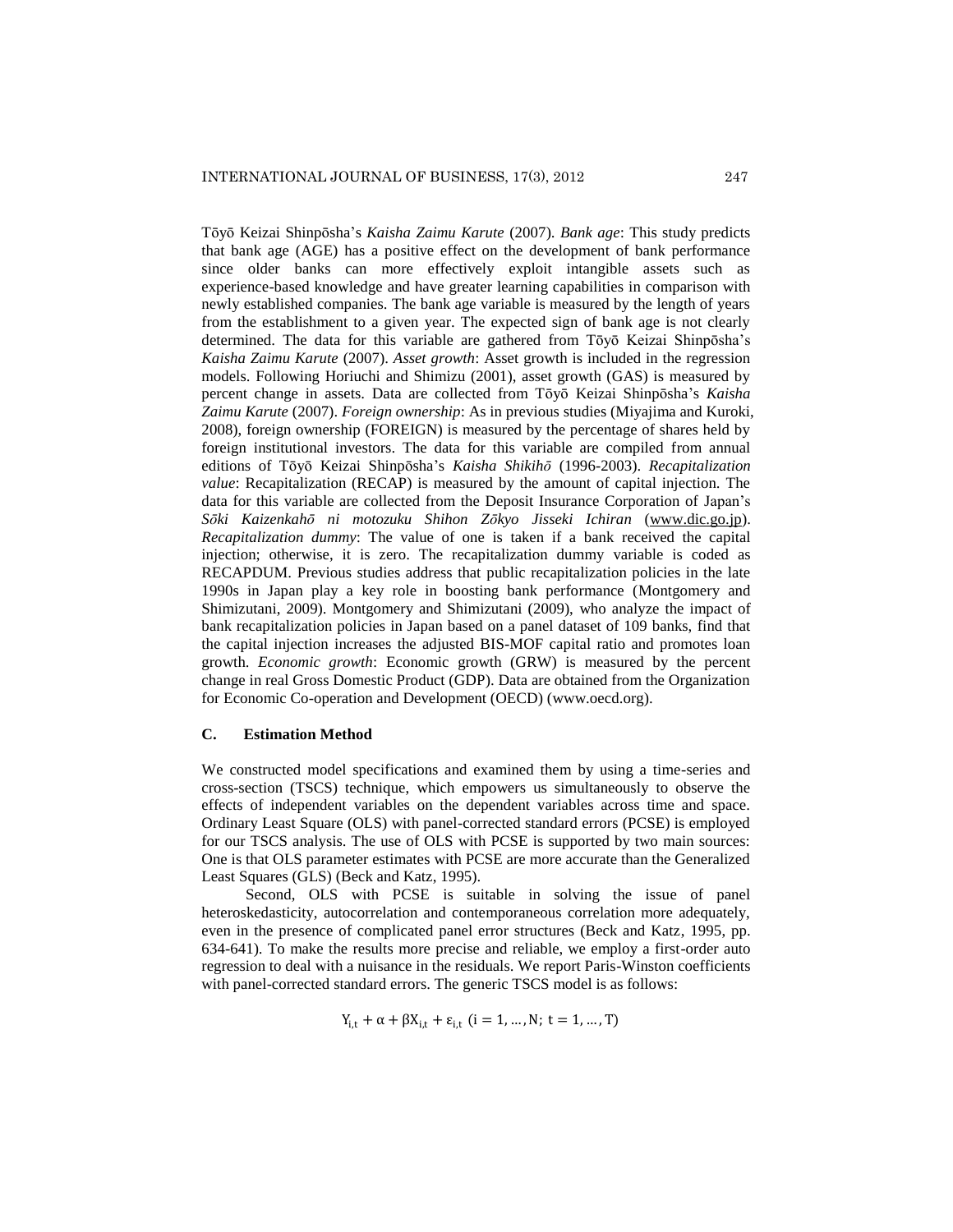As the generic model (1) exhibits, Y is a dependent variable.  $\alpha$  is an interval term. β is a parameter of coefficients to be estimated and therefore examines the marginal effect of the explanatory variables. X represents the set of explanatory variables. i and t indicate bank and year, respectively. ε refers to an error term that represents immeasurable factors or idiosyncratic shocks. The following models will be tested in this study:

$$
ROE_{i,t} = α + β1(AMARAT)i,t-1 + β2(SIZE)i,t-1 + β3(AGE)i,t-1 + β4(GAS)i,t-1 + β5(FOREIGN)i,t-1 + β6(RECAP)i,t-1 + β7(RECAPDUM)i,t-1 + β8(GRW)i,t-1 + εi,t CAPITALi,t = α + β1(AMARAT)i,t-1 + β2(SIZE)i,t-1 + β3(AGE)i,t-1 + β4(GAS)i,t-1 + β5(FOREIGN)i,t-1 + β6(RECAP)i,t-1 + β7(RECAPDUM)i,t-1 + β8(GRW)i,t-1 + εi,t RISKi,t = α + β1(AMARAT)i,t-1 + β2(SIZE)i,t-1 + β3(AGE)i,t-1 + β4(GAS)i,t-1 + β5(FOREIGN)i,t-1 + β6(RECAP)i,t-1 + β7(RECAPDUM)i,t-1 + β8(GRW)i,t-1 + εi,t
$$

OLS with PCSE is employed to evaluate the parameters of the explanatory variables, which determine bank performance for 92 first-tier and second-tier regional banks for the period 1997-2004.

#### **V. EMPIRICAL RESULTS**

Table 1 reports the descriptive statistics and correlation matrix for all variables tested in this research. To enhance the credibility of the estimation, a multicollinearity analysis was performed using Pearson correlation tests. It was confirmed that none of the variable sets exceeds more than 0.60 except for the highest correlation coefficient (0.73) between RECAP and RECAPDUM. Therefore, to avoid encountering potential biased empirical results due to the multicollinearity problem, these aforementioned variables are alternately tested in the estimating equations.

Table 1 supports Hypothesis 1b and 2, with strong correlation coefficients between AMARAT and ROE (-0.28), AMARAT and CAPITAL (-0.31), and AMARAT and RISK (0.26) at the five percent level in all the cases. The ratio of amakudari to total board members is 7.8%. Table 2 demonstrates the empirical results using OLS with panel corrected standard errors. The first and second rows correspond to the estimated coefficients and z-values, respectively. The chi-square statistic proves that all the models are highly significant, with  $p<0.0001$ . The  $R^2$  values for the models were moderate and ranges from a low of 0.116 to a high of 0.478.

Controlling for firm-specific and policy variables, we found that the estimated coefficient for AMARAT is negative and statistically significant at the 1% level. Our empirical analysis confirms that the amakudari practice exerts an adverse effect on return on equity and capital-adequacy ratio, indicating that Hypothesis 1b was supported, while Hypothesis 1a was rejected. Our results reveal that the coefficient of AMARAT is positive and highly statistically significant  $(p<0.01)$ , as predicted in Hypothesis 2. Namely, greater board participation by ex-bureaucrats either from the MOF or from the BOJ tends to encourage banks to get involved with more risky lending activities.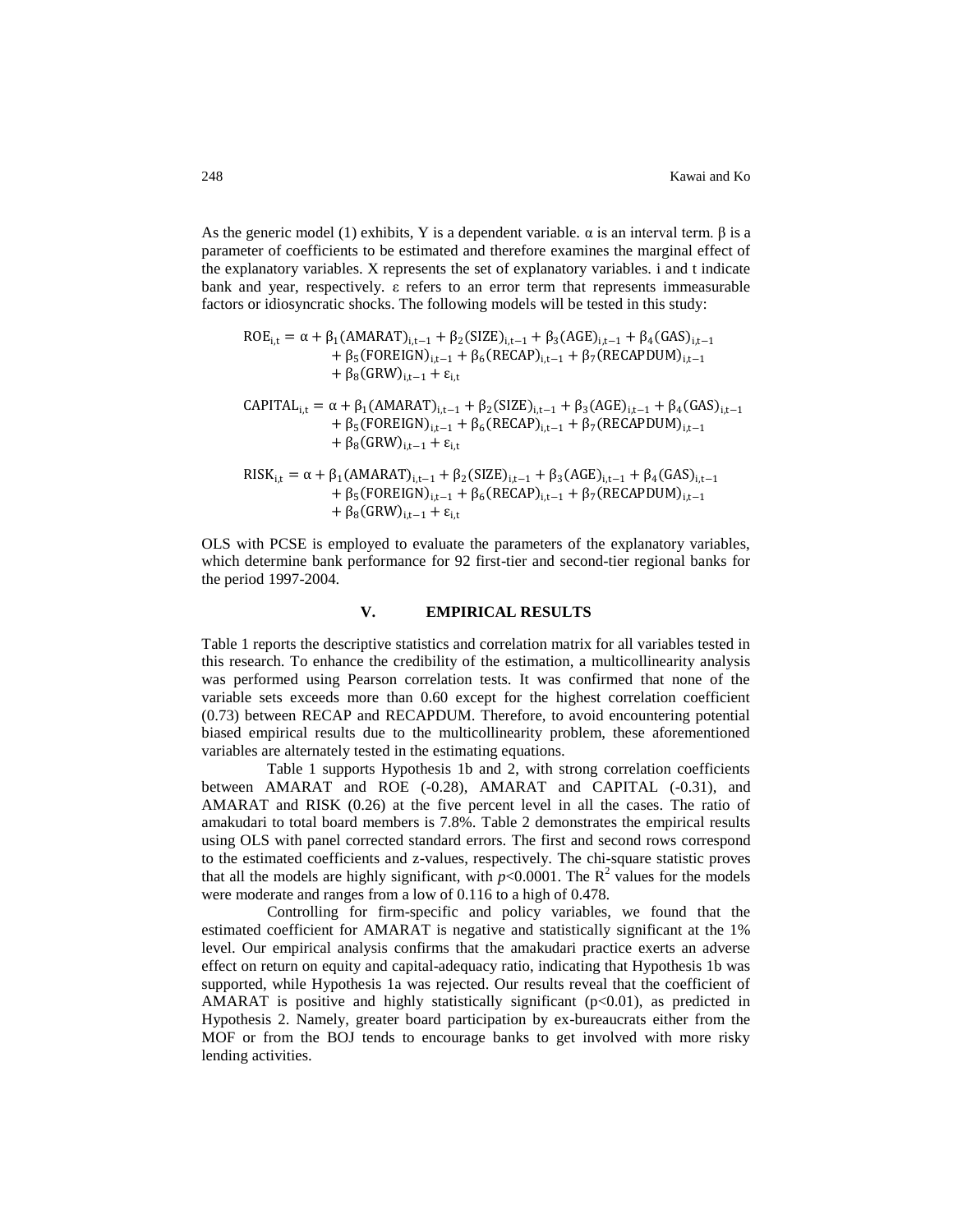**Table 1** Correlation matrix

|               | Variable         |     | N Mean S.D. 1 |     |         | 2               | 3                    | 4              | 5                                    | 6              |               | 8     | 9    | 10                              | 11 |
|---------------|------------------|-----|---------------|-----|---------|-----------------|----------------------|----------------|--------------------------------------|----------------|---------------|-------|------|---------------------------------|----|
|               | <b>ROE</b>       |     | 716 4.3       | 1.2 |         |                 |                      |                |                                      |                |               |       |      |                                 |    |
| $2^{\circ}$   | <b>CAPITAL</b>   | 717 | 8.8           | 2.0 | 0.70    | $\blacksquare$  |                      |                |                                      |                |               |       |      |                                 |    |
| $\mathcal{R}$ | <b>RISK</b>      | 718 | 0.7           | 0.4 |         | $-0.40 - 0.44$  | - 1                  |                |                                      |                |               |       |      |                                 |    |
| 4             | AMARAT           |     | 712 7.8       | 6.9 |         | $-0.28$ $-0.31$ | $0.26 \quad 1$       |                |                                      |                |               |       |      |                                 |    |
| 5             | <b>SIZE</b>      | 723 | 6.3           | 0.3 | 0.18    |                 | $0.50 - 0.27 - 0.18$ |                | - 1                                  |                |               |       |      |                                 |    |
| 6             | AGE              | 736 | -1.8          | 0.2 | 0.06    | 0.09            |                      | $-0.11 - 0.21$ | 0.15                                 | $\blacksquare$ |               |       |      |                                 |    |
| 7             | <b>GAS</b>       | 713 | -1.1          | 9.4 | $-0.02$ |                 |                      |                | $0.01 - 0.08$ $0.01 - 0.04 - 0.01$   |                |               |       |      |                                 |    |
| 8             | <b>FOREIGN</b>   | 721 | 1.6           | 2.1 |         |                 |                      |                | $0.25$ $0.36$ $-0.17$ $-0.06$ $0.51$ |                | $0.05 - 0.01$ |       |      |                                 |    |
| 9             | <b>RECAP</b>     | 736 | 0.0           | 0.1 |         | $-0.02 - 0.02$  | 0.05                 | 0.04           | 0.03                                 | 0.04           | $-0.05$       | -0.01 |      |                                 |    |
| 10            | RECAPDUM 736 0.8 |     |               | 9.5 | $-0.01$ |                 | $0.02 - 0.03$        | 0.03           | 0.10                                 |                | $0.04 - 0.05$ | 0.06  | 0.73 | - 1                             |    |
| 11            | <b>GRW</b>       | 736 | 0.9           | 1.5 | 0.04    | 0.03            | $-0.11$              | 0.01           |                                      | $0.00 - 0.01$  |               |       |      | $0.06$ $0.05$ $-0.02$ $-0.03$ 1 |    |

Note: Bold values indicate statistical significance at the 0.05 level.

**Table 2** The effect of the appointment of former monetary bureaucrats to boards of directors on performance of regional banks for the period 1997-2004 (OLS with PCSE)

| Explanatory        | Model 1     | Model 2         | Model 3        | Model 4          | Model 5                | Model 6      |
|--------------------|-------------|-----------------|----------------|------------------|------------------------|--------------|
| variable           | (ROE)       | (CAPITAL)       | (RISK)         | (ROE)            | (CAPITAL)              | (RISK)       |
| Amakudari variable |             |                 |                |                  |                        |              |
| <b>AMARAT</b>      | $-0.031***$ | ***<br>$-0.064$ | $***$<br>0.011 | $-0.030^{***}\,$ | $-0.059***$            | ***<br>0.011 |
|                    | $(-4.11)$   | $(-4.87)$       | (3.93)         | $(-3.80)$        | $(-4.24)$              | (3.87)       |
| Control variables  |             |                 |                |                  |                        |              |
| <b>SIZE</b>        | 0.418       | $2.763***$      | $-0.265$ ***   | 0.423            | $2.769***$             | $-0.271$     |
|                    | (1.42)      | (5.35)          | $(-2.86)$      | (1.50)           | (5.41)                 | $(-2.85)$    |
| AGE                | 0.193       | $-0.094$        | $-0.121$       | 0.184            | $-0.109$               | $-0.122$     |
|                    | (0.40)      | $(-0.19)$       | $(-1.26)$      | (0.37)           | $(-0.22)$              | $(-1.19)$    |
| GAS                | $-0.001$    | $-0.008$        | $-0.002$       | $-0.001$         | $-0.008$               | $-0.002$     |
|                    | $(-0.45)$   | $(-0.79)$       | $(-1.20)$      | $(-0.46)$        | $(-0.79)$              | $(-1.17)$    |
| <b>FOREIGN</b>     | 0.032       | 0.049           | $-0.003$       | 0.031            | 0.050                  | $-0.002$     |
|                    | (0.84)      | (1.02)          | $(-0.22)$      | (0.82)           | (1.03)                 | $(-0.19)$    |
| <b>RECAP</b>       | 0.005       | $0.010^{**}$    | $-0.003$       |                  |                        |              |
|                    | (1.35)      | (2.30)          | $(-1.54)$      |                  |                        |              |
| <b>RECAPDUM</b>    |             |                 |                | 0.432            | $0.985***$             | $-0.096$     |
|                    |             |                 |                | (1.45)           | (2.16)                 | $(-0.59)$    |
| <b>GRW</b>         | 0.058       | 0.107           | $-0.020$       | 0.058            | 0.107                  | $-0.021$     |
|                    | (0.96)      | (1.57)          | $(-0.92)$      | (0.96)           | (1.57)                 | $(-0.91)$    |
| Constant           | 1.453       | $-8.164$ **     | $2.469***$     | 1.442            | $-8.170$ <sup>**</sup> | ***<br>2.510 |
|                    | (0.78)      | $(-2.14)$       | (4.27)         | (0.79)           | $(-2.15)$              | (4.12)       |
| Observation        | 696         | 697             | 697            | 696              | 697                    | 697          |
| Number of groups   | 92          | 92              | 92             | 92               | 92                     | 92           |
| R-squared          | 0.360       | 0.476           | 0.124          | 0.360            | 0.478                  | 0.116        |
| Prob > chi2        | 0.000       | 0.000           | 0.000          | 0.000            | 0.000                  | 0.000        |

Note: z-values are reported in parentheses.

\*\* Significant at 0.05 level; \*\*\* significant at 0.01 level.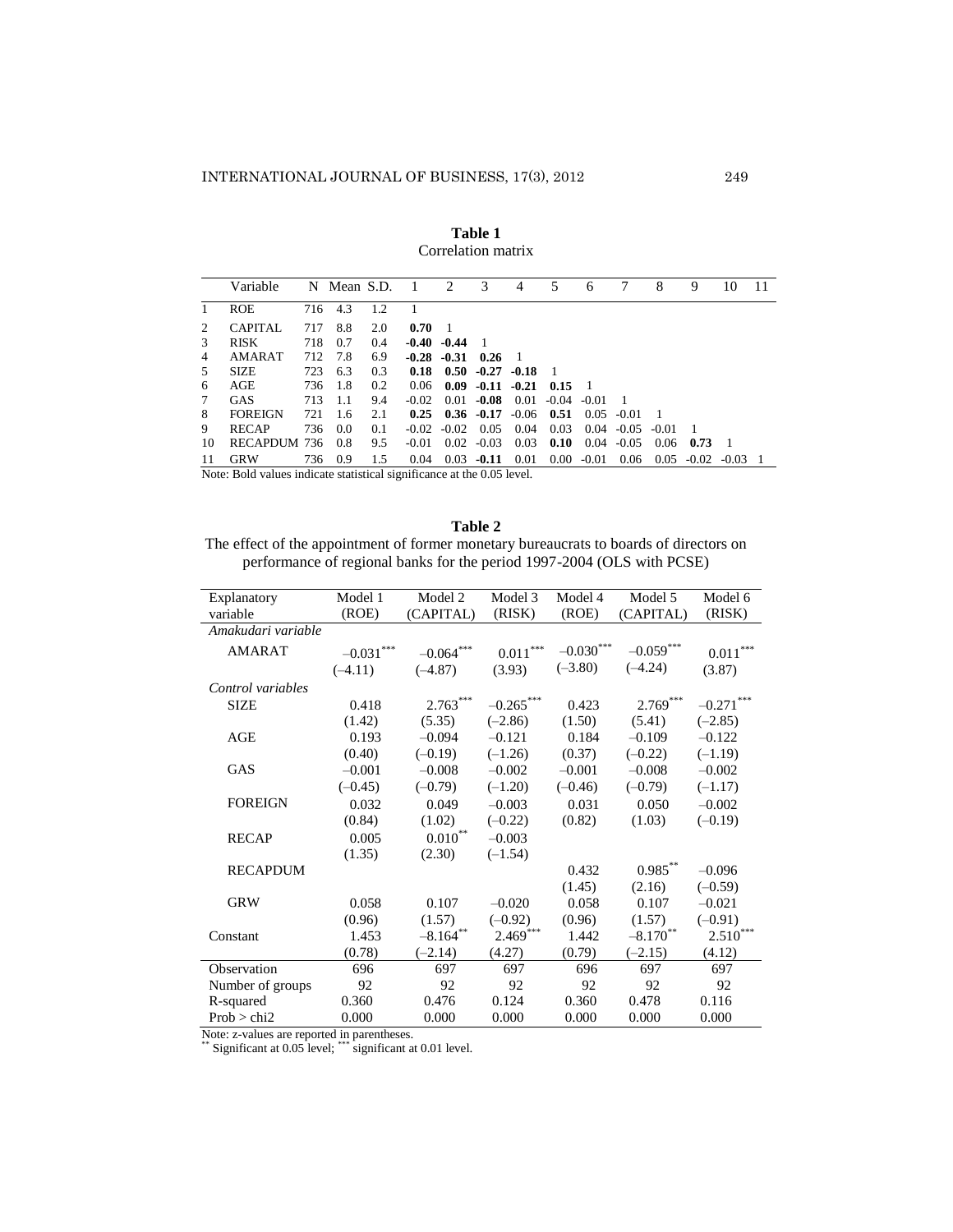| Table 3                                                                                |
|----------------------------------------------------------------------------------------|
| The effect of the appointment of former monetary bureaucrats to boards of directors on |
| performance of regional banks for the period $1007-2004$ (OI S with PCSE)              |

| performance of regional banks for the period $1777-200$ (OEb) while $C_{\text{D}}$ |                        |                    |               |                         |                        |                        |  |  |
|------------------------------------------------------------------------------------|------------------------|--------------------|---------------|-------------------------|------------------------|------------------------|--|--|
| Explanatory                                                                        | Model 7                | Model 8            | Model 9       | Model 10                | Model 11               | Model 12               |  |  |
| variable                                                                           | (ROE)                  | (CAPITAL)          | (RISK)        | (ROE)                   | (CAPITAL)              | (RISK)                 |  |  |
| Amakudari variable                                                                 |                        |                    |               |                         |                        |                        |  |  |
| <b>AMADUM</b>                                                                      | $-0.509***$            | $-0.790***$        | $0.139^{***}$ | $-0.500^{\ast\ast\ast}$ | $-0.770***$            | $0.138^{\ast\ast\ast}$ |  |  |
|                                                                                    | $(-4.10)$              | $(-4.61)$          | (3.95)        | $(-4.09)$               | $(-4.29)$              | (3.61)                 |  |  |
| Control variables                                                                  |                        |                    |               |                         |                        |                        |  |  |
| <b>SIZE</b>                                                                        | $0.489^{**}$           | $2.941***$         | $-0.291***$   | $0.498^{\ast\ast}$      | $\mathbf{2.955}^{***}$ | $-0.298$ ***           |  |  |
|                                                                                    | (2.38)                 | (6.81)             | $(-3.20)$     | (2.41)                  | (7.50)                 | $(-2.92)$              |  |  |
| AGE                                                                                | 0.265                  | 0.181              | $-0.167$      | 0.264                   | 0.182                  | $-0.169$               |  |  |
|                                                                                    | (0.65)                 | (0.40)             | $(-3.51)$     | (0.66)                  | (0.39)                 | $(-2.75)$              |  |  |
| <b>GAS</b>                                                                         | $-0.001$               | $-0.007$           | $-0.002$      | $-0.001$                | $-0.007$               | $-0.002$               |  |  |
|                                                                                    | $(-1.04)$              | $(-0.78)$          | $(-1.34)$     | $(-1.08)$               | $(-0.79)$              | $(-1.28)$              |  |  |
| <b>FOREIGN</b>                                                                     | 0.036                  | 0.051              | $-0.004$      | 0.035                   | 0.051                  | $-0.003$               |  |  |
|                                                                                    | (0.61)                 | (0.85)             | $(-0.24)$     | (0.60)                  | (0.87)                 | $(-0.21)$              |  |  |
| <b>RECAP</b>                                                                       | $0.005^{\ast\ast\ast}$ | $0.011^{\ast\ast}$ | $-0.003$      |                         |                        |                        |  |  |
|                                                                                    | (3.02)                 | (2.00)             | $(-1.47)$     |                         |                        |                        |  |  |
| <b>RECAPDUM</b>                                                                    |                        |                    |               | $0.371^{\ast\ast}$      | 0.880                  | $-0.076$               |  |  |
|                                                                                    |                        |                    |               | (2.02)                  | (1.60)                 | $(-0.44)$              |  |  |
| <b>GRW</b>                                                                         | 0.057                  | 0.107              | $-0.020$      | 0.057                   | 0.107                  | $-0.020$               |  |  |
|                                                                                    | (0.61)                 | (1.57)             | $(-1.39)$     | (0.62)                  | (1.25)                 | $(-1.28)$              |  |  |
| Constant                                                                           | 0.985                  | $-9.728***$        | $2.704***$    | 0.922                   | $-9.838***$            | $2.754***$             |  |  |
|                                                                                    | (0.62)                 | $(-3.93)$          | (4.60)        | (0.58)                  | $(-4.44)$              | (4.01)                 |  |  |
| Observation                                                                        | 696                    | 697                | 697           | 696                     | 697                    | 697                    |  |  |
| Number of groups                                                                   | 92                     | 92                 | 92            | 92                      | 92                     | 92                     |  |  |
| R-squared                                                                          | 0.357                  | 0.467              | 0.118         | 0.355                   | 0.467                  | 0.109                  |  |  |
| Prob > chi2                                                                        | 0.000                  | 0.000              | 0.000         | 0.000                   | 0.000                  | 0.000                  |  |  |

Note: z-values are reported in parentheses. \*\* Significant at 0.05 level; \*\*\*significant at 0.01 level.

The negative association between the amakudari practice and bank performance validates the belief that the acceptance of retired ministerial officials into the top executive positions in a private financial institution would damage its reputation and quality of corporate governance. For taxpayers, the amakudari system would not be economically rational in terms of resource allocation and mobilization. Rather, it tends to be a source of public criticism. It may also disturb employees' motivation to work harder and to remain dedicated to the company. As pointed out in Okimoto's (1989) study, there is also the possibility that amakudari may exacerbate employees' resentment against amakudari bureaucrats within the bank. Accordingly, this internal conflict may be detrimental to bank profitability.

In this section, we perform additional model specifications to check the statistical validity of the earlier-presented empirical outcomes. Table 3 demonstrates the results of the OLS with PCSE using the amakudari dummy variable (AMADUM). Most estimated results presented in Table 3 show a high degree of similarity to those in Table 2. The relation between AMADUM and ROE is negative and statistically significant at the 1% level. We also found a negative and significant relation between AMADUM and CAPITAL. These results mean that the amakudari practice seems to discourage bank performance.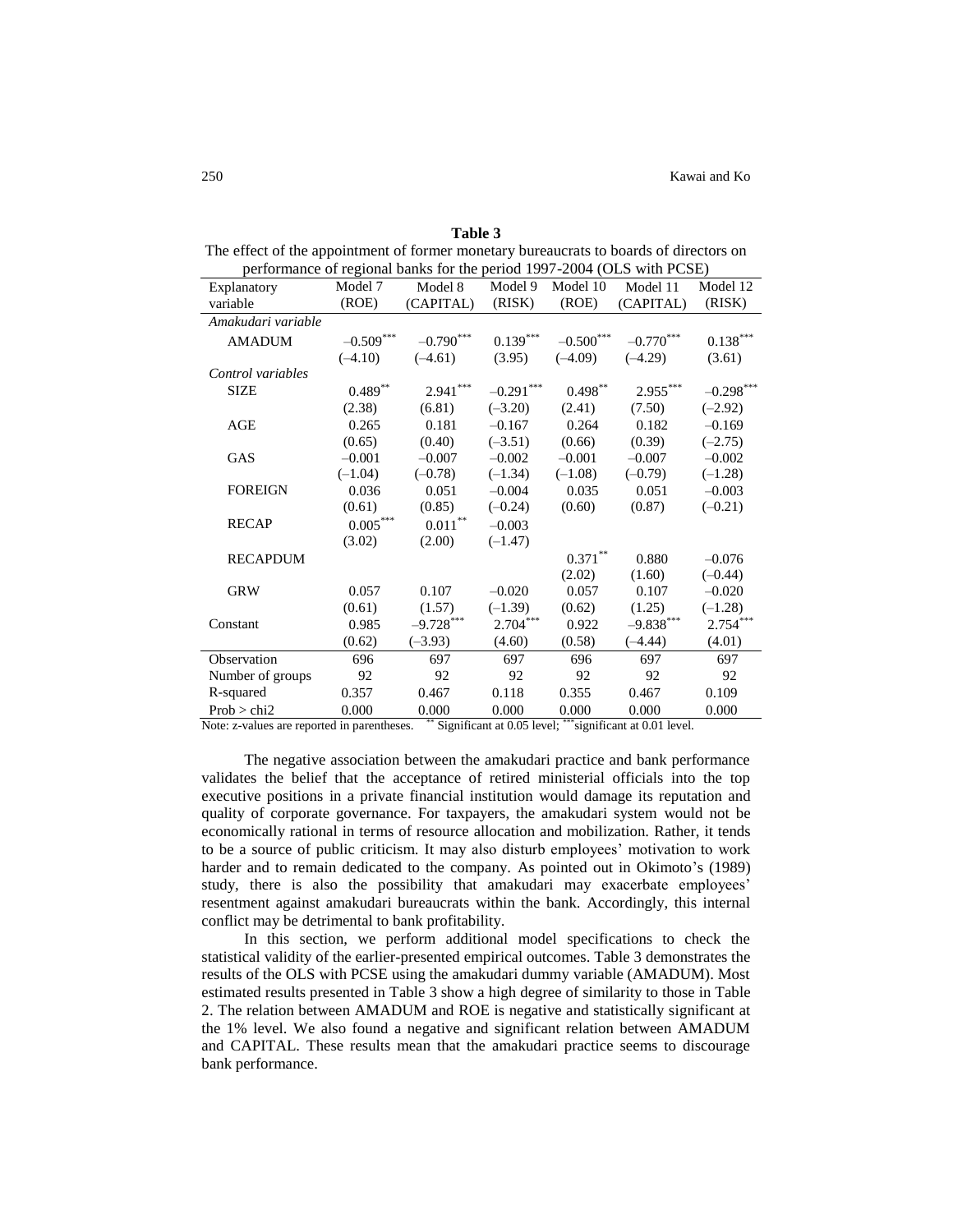We found that AMADUM is significantly and positively correlated with RISK at the 1% significance level. Firm size exerts a positive effect on bank profitability. The impact of recapitalization is found to exert a positive and statistically significant effect on ROE and CAPITAL. These findings confirm the pattern after controlling for additional variables.

This study also needs to carry out an additional robustness check by utilizing an alternative method that solves potential endogeneity bias since OLS yields inconsistent estimates due to the presence of a correlation problem between a lagged dependent variable and the error term. It is thus important to consider that amakudari will not only affect bank performance but bank performance may also affect the inflow of amakudari. The generalized method of moments (GMM) technique developed by Arellano and Bond (1991) is believed to be appropriate in estimating a dynamic panel data model because this estimation technique controls unobserved fixed effects and solves potential endogeneity problems. These properties thus help to yield reliable estimates (Arellano and Bond 1991).

Table 4 reports the GMM-system estimation results for the Japanese banking industry. As seen in the above table, the robustness check validates that the results are highly consistent with those presented in Tables 2 and 3. Signs of coefficients of the lagged dependent variable are positive and statistically significant in GMM at the one percent level in all the models. The amakudari practice is associated with decreased bank performance  $(p<0.1<0.1<0.01)$  on the one hand and induces individual banks to engage in risky lending practices  $(p<0.01)$  on the other. Consisitant with Montgomery and Shimizutani (2009), the empirical analysis based on Arellano-Bond GMM estimator reveals that the recapitalization variables are statistically significant in all the estimation models. The major difference between empirical findings in OLS with PCSE and GMM is observed in the three control variables, namely SIZE, GAS and GRW.

As a follow-up, a t-test was carried out to investigate whether there was any group difference in ROE, CAPITAL and RISK for firms above and below the 7.84 threshold level. Table 5 reports the mean difference in the dependent variables between high- and low-amakudari (AMARAT) groups of regional banks. The mean difference is highly significant at the 0.001 level. The high (AMARAT>7.84) and low (AMARAT<7.84) amakudari groups of regional banks have a mean ROE of 3.945 and 4.652, a mean CAPITAL of 8.179 and 9.360, and a mean RISK of 0.784 and 0.560, respectively.

These results indicate that the resource dependence tradition that was based upon US-based studies might not be exactly applicable to organizations from non-Western countries such as Japan. The evidence also reveals that rigid and exclusive personal networks may no longer be a solution to market failures.

#### **VI. CONCLUDING REMARKS**

To date, the appointment of policy decision makers (i.e., politicians and bureaucrats) to the boards of directors of private corporations has been intensely debated among scholars and practitioners of management and governance. The main objective of this study is to explore and examine whether the inflow of former monetary bureaucrats (i.e., the MOF and the BOJ) into the boards of directors of regional banks has aided these banks in improving their profitability or, in fact has undermined their financial situation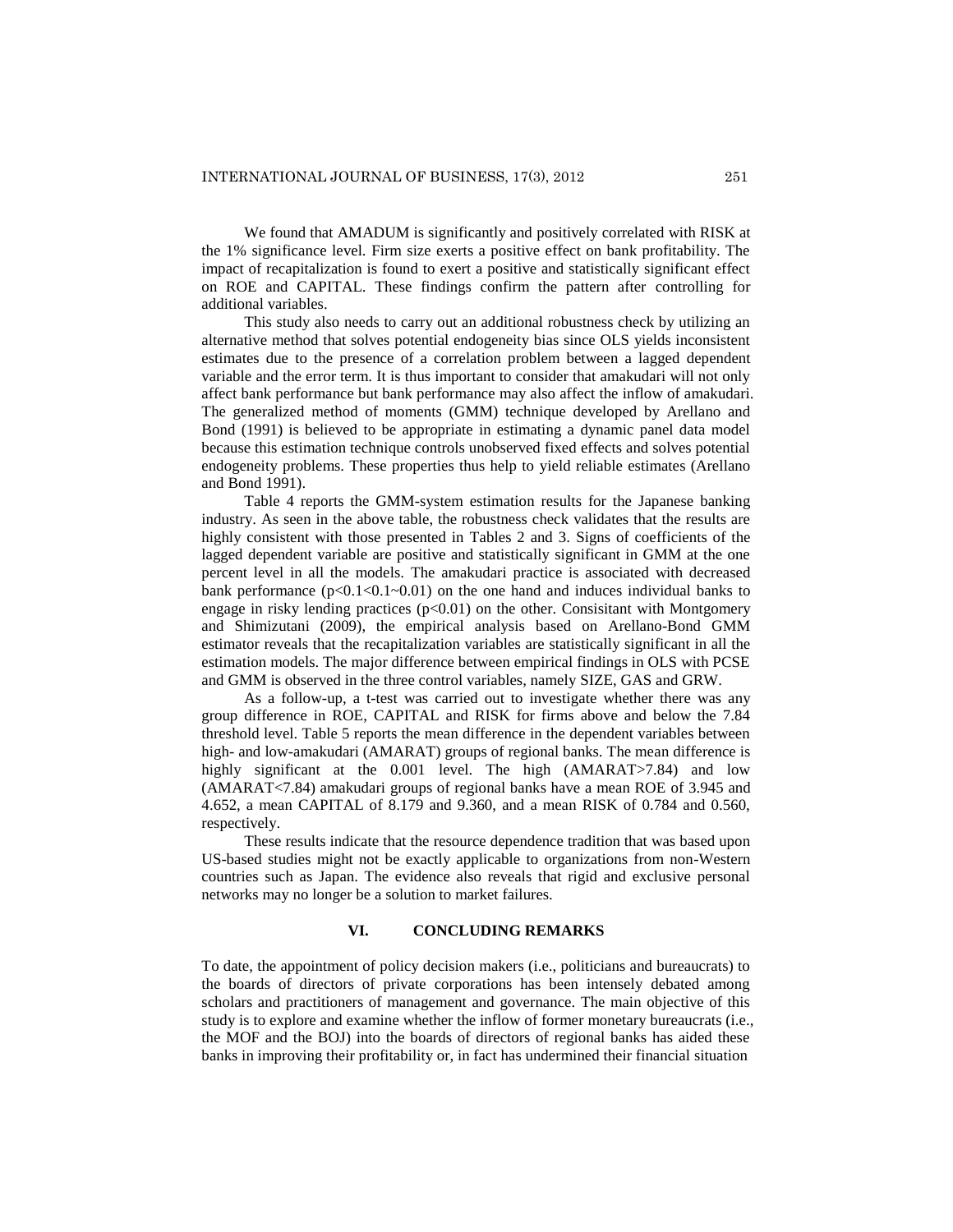| anı |  |
|-----|--|
|-----|--|

| The effect of the appointment of former monetary bureaucrats to boards of directors on |                                     |  |
|----------------------------------------------------------------------------------------|-------------------------------------|--|
|                                                                                        | performance of regional banks (GMM) |  |

| Explanatory               | Model 13                    | $perromance$ or regional banks ( $O$ <i>MM)</i><br>Model 14 | Model 15               | Model 16                   | Model 17               | Model 18               |
|---------------------------|-----------------------------|-------------------------------------------------------------|------------------------|----------------------------|------------------------|------------------------|
| variable                  | (ROE)                       | (CAPITAL)                                                   | (RISK)                 | (ROE)                      | (CAPITAL)              | (RISK)                 |
| Lagged dependent variable |                             |                                                             |                        |                            |                        |                        |
|                           | $0.262\sp{*}{^\ast\sp{*}}}$ | $0.293***$                                                  | $0.479^{\ast\ast\ast}$ | $0.262\sp{*}{^\ast\sp{*}}$ | $0.291^{\ast\ast\ast}$ | $0.448***$             |
|                           | (3.85)                      | (5.53)                                                      | (6.37)                 | (3.87)                     | (5.58)                 | (6.04)                 |
| Amakudari variable        |                             |                                                             |                        |                            |                        |                        |
| <b>AMARAT</b>             | $-0.034***$                 | $-0.028$ <sup>*</sup>                                       | $0.016^{***}\,$        | $-0.036^{***}\,$           | $-0.033$ **            | $0.016^{\ast\ast\ast}$ |
|                           | $(-3.60)$                   | $(-1.79)$                                                   | (3.11)                 | $(-3.84)$                  | $(-2.09)$              | (3.17)                 |
| Control variables         |                             |                                                             |                        |                            |                        |                        |
| <b>SIZE</b>               | $-0.765$                    | $-0.506***$                                                 | 0.013                  | $-0.542$                   | $-4.597***$            | $-0.015$               |
|                           | $(-0.72)$                   | $(-2.87)$                                                   | (0.02)                 | $(-0.51)$                  | $(-2.63)$              | $(-0.03)$              |
| AGE                       | $6.139*$                    | 2.522                                                       | $-0.700$               | $6.295*$                   | 2.853                  | $-0.725$               |
|                           | (1.77)                      | (0.43)                                                      | $(-0.37)$              | (1.82)                     | (0.50)                 | $(-0.38)$              |
| <b>GAS</b>                | $-0.002$                    | $-0.028^{\ast\ast\ast}$                                     | $-0.002$               | $-0.002$                   | $-0.027***$            | $-0.002$               |
|                           | $(-0.78)$                   | $(-5.27)$                                                   | $(-1.29)$              | $(-0.71)$                  | $(-5.22)$              | $(-1.25)$              |
| <b>FOREIGN</b>            | $-0.029$                    | $-0.083$                                                    | 0.003                  | $-0.030$                   | $-0.084$ <sup>*</sup>  | 0.007                  |
|                           | $(-0.95)$                   | $(-1.63)$                                                   | (0.17)                 | $(-0.99)$                  | $(-1.67)$              | (0.41)                 |
| <b>RECAP</b>              | $0.009\overset{***}{}$      | $0.017^{\ast\ast\ast}$                                      | $-0.005***$            |                            |                        |                        |
|                           | (3.60)                      | (4.08)                                                      | $(-3.65)$              |                            |                        |                        |
| <b>RECAPDUM</b>           |                             |                                                             |                        | $0.829***$                 | $1.705^{\ast\ast\ast}$ | $-0.211$ <sup>*</sup>  |
|                           |                             |                                                             |                        | (4.08)                     | (4.99)                 | $(-1.91)$              |
| <b>GRW</b>                | $0.040^\mathrm{***}$        | $0.156^{\ast\ast\ast}$                                      | $0.017*$               | $0.040^\ast{}^\ast$        | $0.155^{\ast\ast\ast}$ | 0.015                  |
|                           | (2.56)                      | (6.20)                                                      | (1.80)                 | (2.56)                     | (6.24)                 | (1.63)                 |
| Constant                  | $0.051$ <sup>*</sup>        | 0.017                                                       | $-0.046$ ***           | $0.047*$                   | 0.010                  | $-0.045***$            |
|                           | (1.79)                      | (0.38)                                                      | $(-3.05)$              | (1.67)                     | (0.21)                 | $(-2.98)$              |
| Observation               | 515                         | 516                                                         | 517                    | 515                        | 516                    | 517                    |
| Number of groups          | 92                          | 92                                                          | 92                     | 92                         | 92                     | 92                     |
| AR1                       | $-5.24***$                  | $-7.13***$                                                  | $-7.93***$             | $-5.07***$                 | $-7.08^{\ast\ast\ast}$ | $-7.78***$             |
| AR <sub>2</sub>           | $-2.10$ <sup>**</sup>       | $-0.84$                                                     | $-0.41$                | $-2.20$ <sup>**</sup>      | $-0.69$                | $-0.63$                |

Note: z-values are reported in parentheses.<br>\* Significant at 0.1 level; \*\* Significant at 0.05 level; \*\*\* significant at 0.01 level.

# **Table 5**

The mean difference in return on equity, capital-adequacy ratio and risky lending ratio between high- and low-amakudari groups of regional banks

| between ingh and low aniandoart groups of regional banns |               |     |       |       |                    |  |  |  |
|----------------------------------------------------------|---------------|-----|-------|-------|--------------------|--|--|--|
| Dependent variables                                      | Group         | N   | Mean  | S.D.  | t-Value            |  |  |  |
| <b>ROE</b>                                               | AMARAT < 7.84 | 393 | 4.652 | 0.055 | 8.416†             |  |  |  |
|                                                          | AMARAT > 7.84 | 308 | 3.945 | 0.064 |                    |  |  |  |
| <b>CAPITAL</b>                                           | AMARAT < 7.84 | 393 | 9.360 | 0.091 | 8.108†             |  |  |  |
|                                                          | AMARAT > 7.84 | 309 | 8.179 | 0.117 |                    |  |  |  |
| <b>RISK</b>                                              | AMARAT < 7.84 | 394 | 0.560 | 0.017 | $-7.513^{\dagger}$ |  |  |  |
|                                                          | AMARAT > 7.84 | 309 | 0.784 | 0.025 |                    |  |  |  |
|                                                          |               |     |       |       |                    |  |  |  |

Note: <sup>†</sup> Significant at 0.001 level.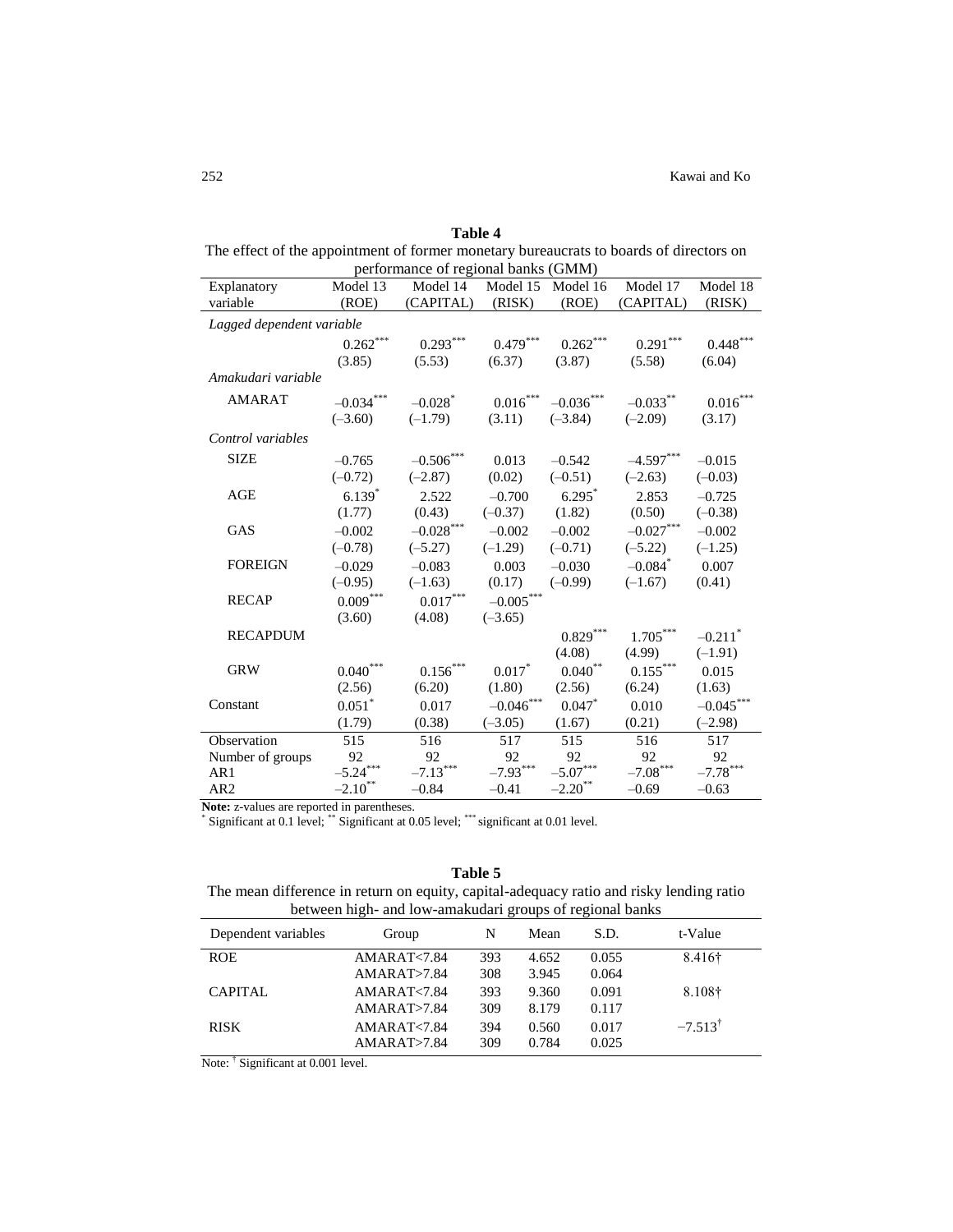in the post-bubble crisis period in Japan. A cross-sectional dataset of 92 regional banks for the period 1997-2004 in the Japanese banking sector was used to scrutinize the amakudari-performance relationship in the post-bubble crisis period.

In contrast to the resource dependence logic, one of the key empirical findings presented in this study calls for greater recognition that board interlocks in the state-industry relationship exert a negative impact on bank profitability. This negative link between the amakudari practice and profitability would in part be accounted for by various dimensions. First, a bank relying heavily on a regulator-regulated nexus may suffer from an internal conflict between amakudari bureaucrats and employees, harsh criticism in the public, and a low level of corporate loyalty of employees. Second, a bank having former monetary regulators on the board may be less flexible and responsive in taking innovative measures in times of difficulties. In other words, one can argue that banks de-traditionalizing the accepted corporate political strategy tend to be more competitive than banks following rigid and personal networks. Lastly, the value of the amakudari practice would be costly since banks with amakudari bureaucrats often have to meet politically oriented goals rather than shareholders' interests.

This study also finds that a bank's risky lending behavior is positively influenced by the amakudari practice, as pointed out in previous scholarship (Horiuchi and Shimizu, 2001; Konishi and Yasuda, 2004). Accordingly, it can be argued that institutionalized ties between the state authority and financial services institutions may cause a moral hazard problem rooted in soft budget constraints, thus undermining the soundness of bank management in the Japanese financial industry. Following Konishi and Yasuda (2004), another possible reason might be that sending the former MOF and the BOJ bureaucrats to private corporations would weaken regulators' role in monitoring the effectiveness and soundness of banks and thus expand risky lending activities in an attempt to achieve better performance.

The empirical results of this study present several interesting implications for scholars and practitioners. In the first place, we found the negative impact of the acceptance of amakudari bureaucrats on the development of organizational performance of financial institutions in Japan. This finding supports the claim that amakudari banks underperform compared to non-amakudari banks since the costs of institionalized bureaucracy-business ties may outweigh their gains. For managers, it is important to consider that the future success of Japanese financial institutions may rest on the de-institutionalization of traditional informal networks between bureaucrats and firms in Japan. Additionally, the negative relation between the intensity of informal networks and bank profitability suggests that managers should pay more attention to the importance of improving the strategic value of internal capabilities.

Second, this study indicates that the legitimacy of relationship-based economic incentives tends to lose importance in face of increasing diffusion of the Anglo-Saxon model characteristic of formal rule-based financial governance. However, it may be too early to conclude the demise of the amakudari practice since the real dynamics of the Japanese model of network capitalism has been in transition to become congruent with rising pressure for institutional changes in corporate governance and industrial relations (Yoshikawa and McGuire, 2008). Following Rhyu (2008), it is plausible that future research could also benefit from investigating different types of amakudari (e.g., those who are hired from major banks such as Tokyo-Mitsubishi UFJ Bank, Mizuho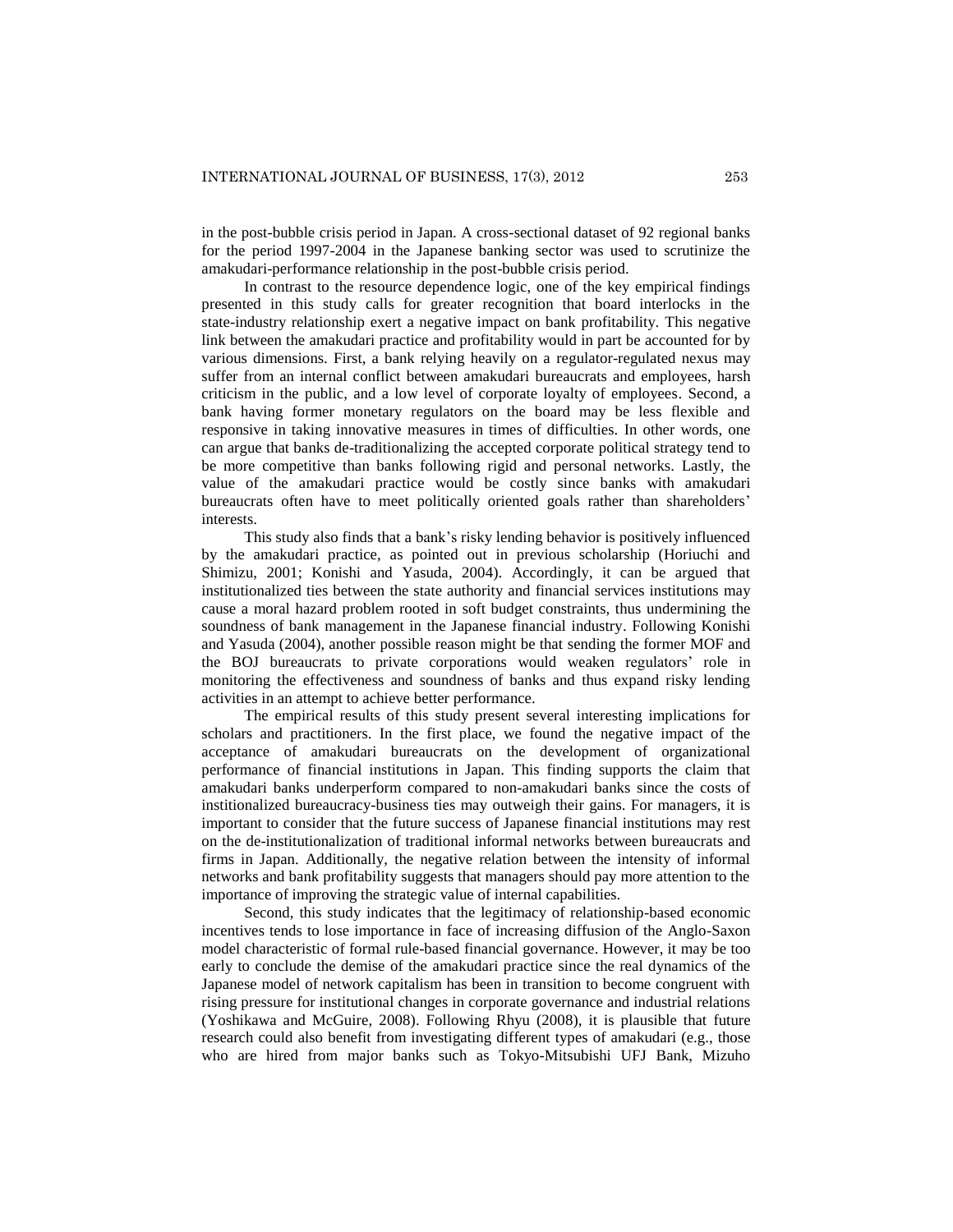Financial Group, Sumitomo-Mitsui Banking Corporation or those who are hired from quasi-governmental bodies) in the broad context of the Japanese model of network capitalism.

The final point is that it is worth scrutinizing whether special access to state regulators in other East Asian countries which share socio-cultural similarities with Japan will contribute to or hinder organizational and market performance.

In sum, although the evidence presented herein has identified that bank performance and strategy are significantly affected by the intensity of amakudari networks, future research should take many steps to increase the reliability of our results. First, future studies need a more extensive dataset. Second, a more refined approach is called for concerning the measurement of the value of amakudari so as to allow more precise estimates of the impact of board interlocks in the state-business relationship on the behavior of firms. Furthermore, future research should answer the question of the effect of amakudari board members' experiences, knowledge and skills on firm performance. Third, a further direction of this study will need to integrate additional variables that affect bank performance. Following prior research in the banking literature, market structure (Goldberg and Rai, 1996), ownership concentration (Iannotta et al., 2007), taxation (Albertazzi and Gambacorta, 2010), and marketing investments (Mullineaux and Pyles, 2010) can be tested in future research. Fourth, it is important to investigate why banks still rely on their informal connections with amakudari bureaucrats despite their negative effects on bank performance as indicated by this study. It might be related to weak corporate governance in Japan. In other words, a market-based corporate governance environment has not been fully transferred in the Japanese business system yet since some traditional institutions may disrupt the process of change. Therefore, future research is needed to further clarify the origins and conditions of amakudari utilization by applying institutional theory. Last but not least, it should be valuable to explore how the representation of former politicians on the board is linked to firm performance. In parallel, it is fruitful to explore what characteristics of a former government official would determine his or her attractiveness as a board director. Fourth, more appropriate data for the risk-taking measures such as Konishi and Yasuda's (2004) risk indicator, measured by the standard deviation of a bank's daily stock returns for each fiscal year, is also required. These aspects are of significant importance to further augment our understanding of the dynamic institutional transformation of Japanese governance system.

#### **REFERENCES**

- Akiyoshi, J., 2002, "The Big Bang Financial System Reforms: Implications for Corporate Governance." in Jennifer Amyx and Peter Drysdale, eds. *Japanese Governance: Beyond Japan Inc.*, London and New York: RoutledgeCurzon, 77-95.
- Albertazzi, U., and L. Gambacorta, 2010, "Bank Profitability and Taxation", *Journal of Banking & Finance*, 34(11), 2801-2810.
- Amyx, J.A., 2001, "Informality and Institutional Inertia: The Case of Japanese Financial Regulation", *Japanese Journal of Political Science*, 2(1), 47-66.
- Aoki, M., 1988, "The Japanese Bureaucracy in Economic Administration: A Rational Regulator or Pluralist Agent?" in John Shoven, ed. *Government Policy towards*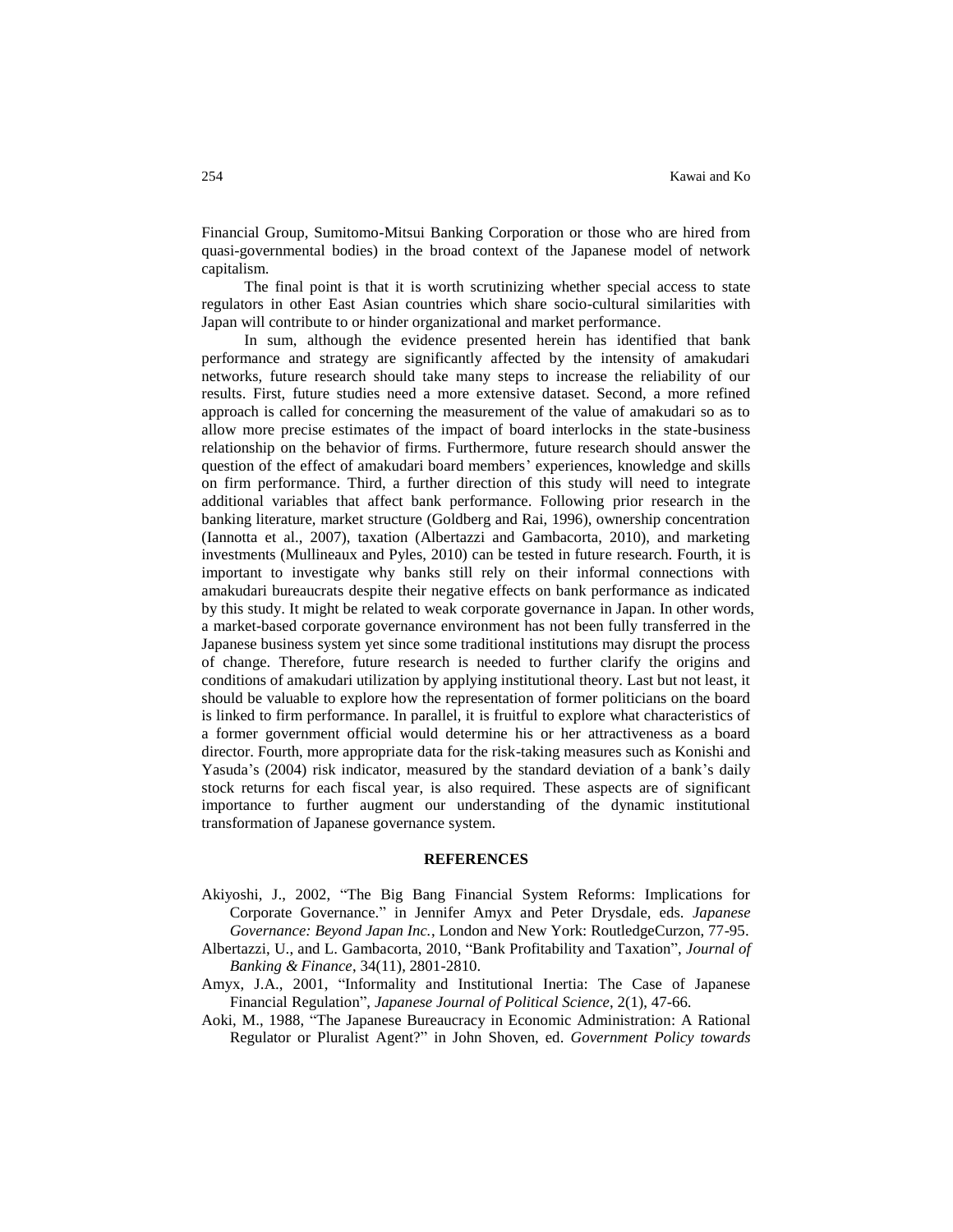*Industry in the United States and Japan*, Cambridge: Cambridge University Press, 265-300.

- Aoki, M., and P. Sheard, 1994, "The Japanese Main Bank System: An Introductory Overview." *In*: Masahiko Aoki and Hugh Patrick, ed., *The Japanese Main Bank System: Its Relevancy for Developing and Transforming Economies*, New York: Oxford University Press, 3-50.
- Arellano, M., and S. Bond, 1991, "Some Tests of Specification for Panel Data: Monte Carlo Evidence and Application to Employment Equations", *Review of Economic Studies*, 58, 277-297.
- Beck, N., and J. N. Katz, 1995, "Time Series Cross Section Data", *American Political Science Review*, 89, 634-647.
- Blumenthal, T., 1985, "The Practice of Amakudari within the Japanese Employment System", *Asian Survey*, 25(3), 310-321.
- Calder, K., 1989. "Elites in an Equalizing Rrole: Ex-bureaucrats as Coordinators and Intermediaries in the Japanese Government-Business Relationship", *Comparative Politics*, 21, 379-403.
- Colignon, R.A., and C. Usui, 2001, "The Resilience of Japan's Iron Triangle", *Asian Survey*, 41(5), 865-895.
- Colignon, R., and C. Usui, 2003, *Amakudari: The Hidden Fabric of Japan's Economy*. Ithaca & London: Cornell University Press.
- DiMaggio, J., and W.W. Powell, 1991, "Introduction." in Paul DiMaggio and Walter W. Powell, ed. *The New Institutionalism in Organizational Analysis,* London: The University of Chicago Press, 1-38.
- Dyer, J., and H. Singh, 1998, "The Relational View: Cooperative Strategy and Sources of Interorganizational Competitive Advantage", *Academy of Management Review*, 23(4), 660-679.
- Goldberg, L., and A. Rai, 1996, "The Structure-Performance Relationship for European Banking", *Journal of Banking & Finance*, 20(4): 745-771.
- Granovetter, M.S., 1985, "Economic Action and Social Structure: The Problem of Embeddedness", *American Journal of Sociology*, 91, 481-510.
- Hanazaki, M., and A. Horiuchi, 2006, "Ginkō Yūshi Chūshin no Kinyū Shisutemu to Kigyō Tōchi: Kinyū Jiyūka ni yotte Ginkō no Kinō wa Zeijyakuka shitaka," *Nihon Ginkō Working Paper,* No. 6-J-07, 47 pages.
- Hillman, A.J., 2003, "Determinants of Political Strategies in U.S. Multinationals", *Business & Society*, 42(4), 455-484.
- Hillman, A.J., 2005, "Politicians on the Board of Directors: Do Connections Affect the Bottom Line?", *Journal of Management*, 31(3), 464-481.
- Hillman, A., A. Zardkoohi, and L. Bierman, 1999, "Corporate Political Strategies and Firm Performance: Indications of Firm-Specific Benefits from Personal Service in the U.S. Government", *Strategic Management Journal*, 20(1), 67-81.
- Horiuchi, A., and K. Shimizu, 2001, "Did Amakudari Undermine the Effectiveness of Regulator Monitoring in Japan?", *Journal of Banking & Finance*, 25, 573-596.
- Hoshi, T., and T. Ito, 2004, "Financial Regulation in Japan: A Sixth Year Review of the Financial Services Agency", *Journal of Financial Stability*, 1, 229-243.
- Iannotta, G.G., G. Nocera, and A. Sironi, 2007, "Ownership Structure, Risk and Performance in the European Banking Industry", *Journal of Banking & Finance*, 31(7): 2127-2149.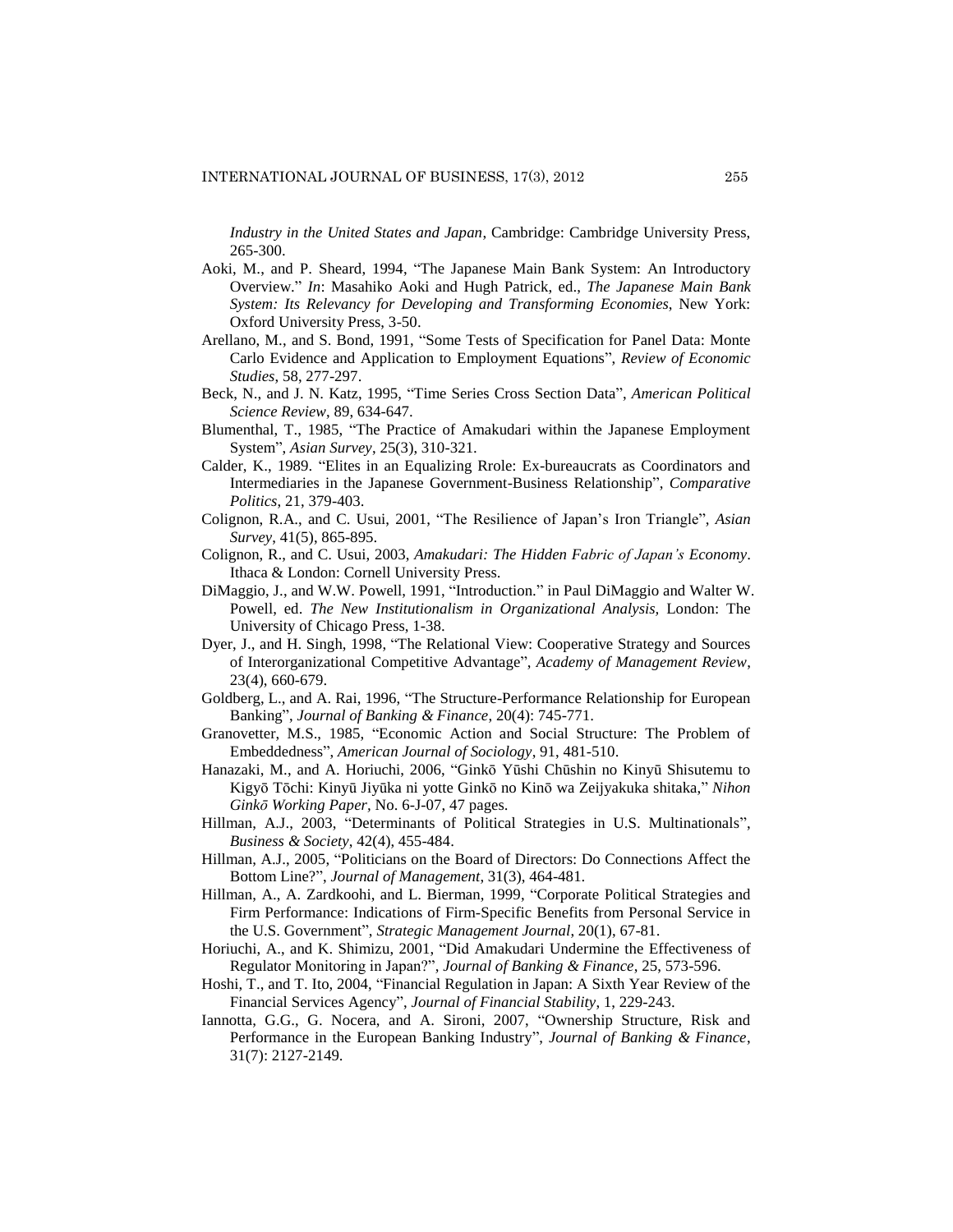- Johnson, C.A., 1982, *MITI and the Japanese Miracle: The Growth of Industrial Policy, 1927-1975*, CA: Stanford University Press.
- Konishi, M., and Y. Yasuda, 2004, "Factors Affecting Bank Risk Taking: Evidence from Japan", *Journal of Banking & Finance*, 28, 215-232.
- Lester, R.B., A.J. Hillman, A. Zardkoohi, and A.A. Cannella, 2008, "Former Government Officials as Outside Directors: The Role of Human and Social Capital", *Academy of Management Journal*, 51(5), 999-1013.
- Miyajima, H. and F. Kuroki, 2008, "The Unwinding of Cross-Shareholding in Japan: Causes, Effects, and Implications." *In*: Masahiko Aoki, Gregory Jackson and Hideaki Miyajima, ed. *Corporate Governance in Japan: Institutional Change and Organizational Diversity*, Oxford: Oxford University Press, 79-124.
- Moerke, A., 2005, "The Changing Trend in Links between Bureaucracy and the Private Sector in Japan." in Tom Roehl and Allan Bird, ed. *Japanese Firms in Transition: Responding to the Globalization Challenge*, Amsterdam: Elsevier, 61-88.
- Montgomery, H.A., and S. Shimizutani, 2009, "The Effectiveness of Bank Recapitalization Policies in Japan", *Japan and the World Economy*, 21, 1-25.
- Mullineaux, D.J., and M. Pyles, 2010, "Bank Marketing Investments and Bank Performance", *Journal of Financial Economic Policy*, 2(4), 326-345.
- Nakano, K., 1998, "Becoming a 'Policy' Ministry: The Organization and Amakudari of the Ministry of Posts and Telecommunications", *Journal of Japanese Studies*, 24(1), 95-117.
- Niessen, A., and S. Ruenzi, 2010, "Political Connectedness and Firm Performance: Evidence from Germany", *German Economic Review*, 11(4), 441-464.
- North, D.C., 1990, *Institutions, Institutional Change and Economic Performance*, Cambridge: Cambridge University Press.
- Okimoto, D., 1989, *Between MITI and the Market: Japanese Industrial Policy for High Technology*, California: Stanford University Press.
- Paprzycki, R., and Fukao, K., 2008, *Foreign Direct Investment in Japan: Multinational's Role in Growth and Globalization*, New York: Cambridge University Press.
- Peng, M.W., 2002, "Towards an Institution-Based View of Business Strategy", *Asia Pacific Journal of Management*, 19: 251-267.
- Peng, M.W., and P. S. Heath, 1996, "The Growth of the Firm in Planned Economies in Transition: Institutions, Organizations, and Strategic Choice", *Academy of Management Review*, 21(2), 492-528.
- Pfeffer, J., and G.R. Salancik, 1978, *The External Control of Organizations: A Resource-Dependence Perspective*, New York: Harper & Row.
- Rhyu, S.Y., 2008, "Determining the Existence of Amakudari in Publicly-Traded Japanese Companies: A Poisson Regression Approach", *Applied Economics Letters*, 15, 1097-1103.
- Schaede, U., 1995, "Old Boy Network and Government-Business Relationships in Japan", *Journal of Japanese Studies*, 21, 293-317.
- Schuler, D.A., 1996, "Corporate Political Srategy and Foreign Competition: The Case of the Steel Industry", *Academy of Management Journal*, 39(3), 720-737.
- Shimizu, K. 2006, 1990, "Nendai no Ginkōkōdō to Kinyūkiki e no Seifu no Kainyū", *Fainansharu Rebyū*, 70-98.